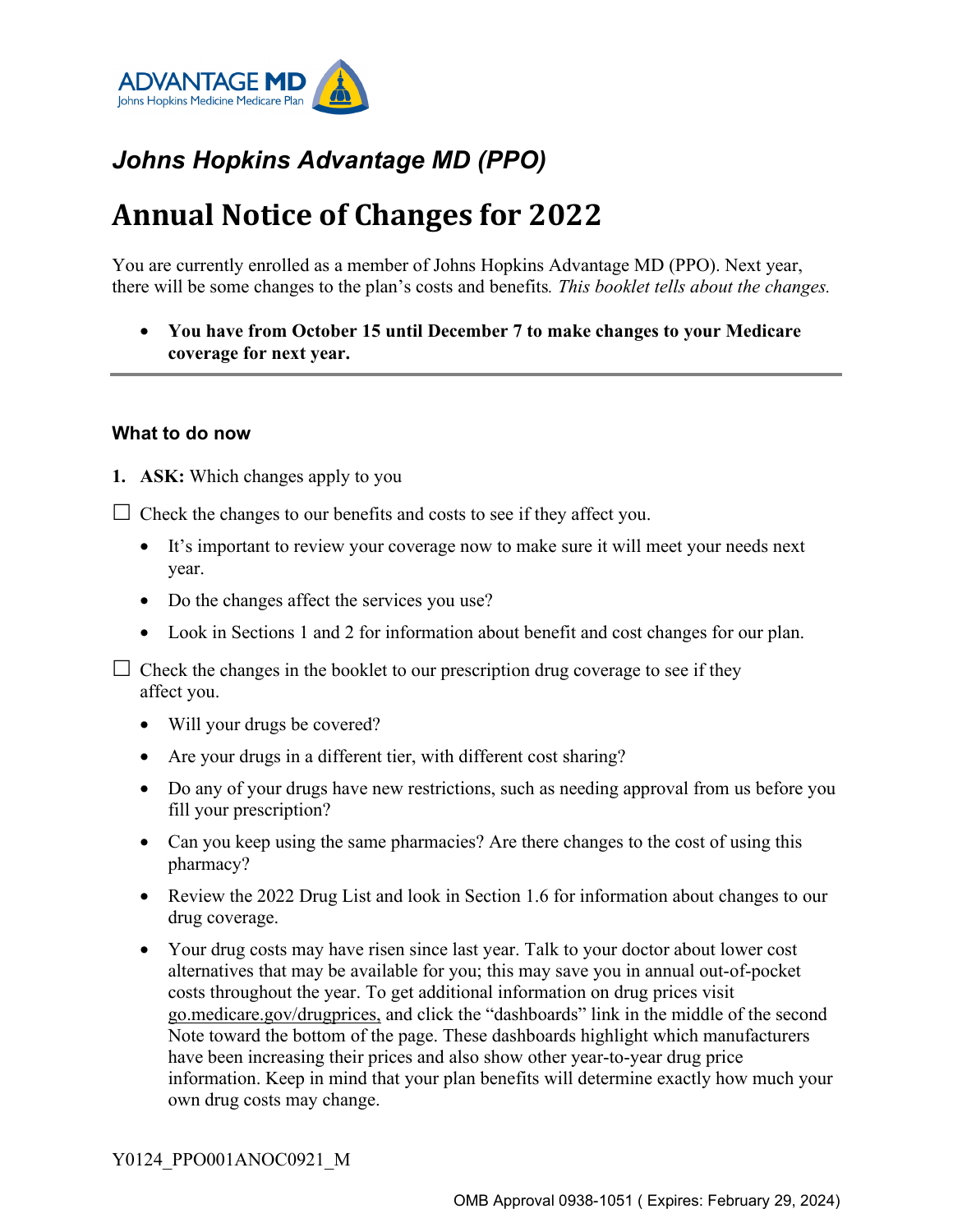$\Box$  Check to see if your doctors and other providers will be in our network next year.

- Are your doctors, including specialists you see regularly, in our network?
- What about the hospitals or other providers you use?
- Look in Section 1.3 for information about our *Provider Directory*.
- $\Box$  Think about your overall health care costs.
	- How much will you spend out-of-pocket for the services and prescription drugs you use regularly?
	- How much will you spend on your premium and deductibles?
	- How do your total plan costs compare to other Medicare coverage options?
- $\Box$  Think about whether you are happy with our plan.
- **2. COMPARE:** Learn about other plan choices

 $\Box$  Check coverage and costs of plans in your area.

- Use the personalized search feature on the Medicare Plan Finder at [www.medicare.gov/plan-compare](http://www.medicare.gov/plan-compare) website.
- Review the list in the back of your *Medicare & You 2022* handbook.
- Look in Section 2.2 to learn more about your choices.

 $\Box$  Once you narrow your choice to a preferred plan, confirm your costs and coverage on the plan's website.

- **3. CHOOSE:** Decide whether you want to change your plan
	- If you don't join another plan by December 7, 2021, you will be enrolled in Johns Hopkins Advantage MD (PPO).
	- To change to a **different plan** that may better meet your needs, you can switch plans between October 15 and December 7.
- **4. ENROLL:** To change plans, join a plan between **October 15** and **December 7, 2021**
	- If you don't join another plan by **December 7, 2021**, you will be enrolled in Johns Hopkins Advantage MD (PPO).
	- If you join another plan by **December 7, 2021**, your new coverage will start on **January 1, 2022**. You will be automatically disenrolled from your current plan.

# **Additional Resources**

• Please contact our Customer Service number at 1-877-293-5325 for additional information. (TTY users should call 711.) Hours are October 1 through March 31 from 8:00 a.m. to 8:00 p.m. Monday through Sunday and April 1 through September 30 from 8:00 a.m. to 8:00 p.m. Monday through Friday.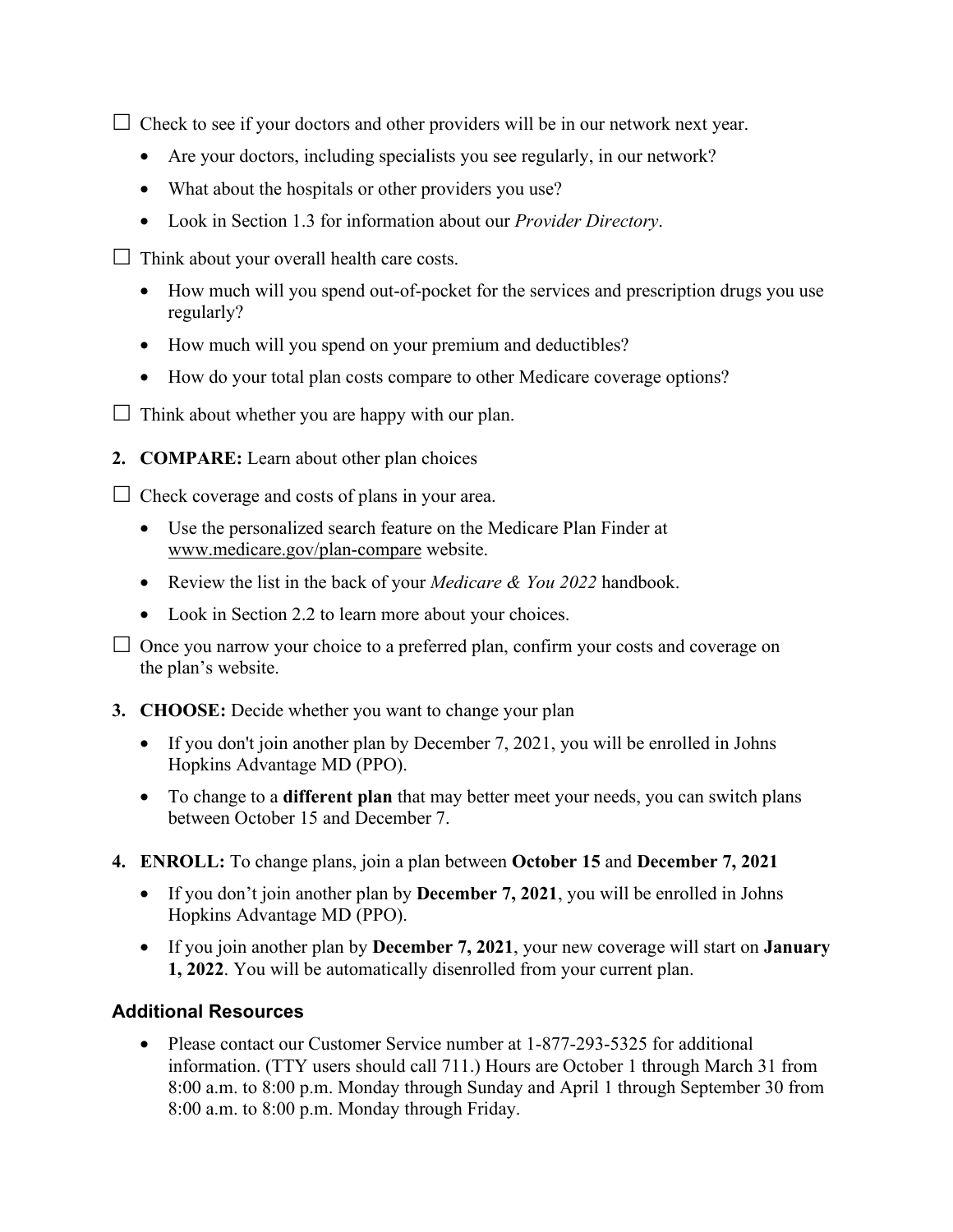- This material is also available in alternate formats (e.g., braille, large print, audio). Contact Customer Service to request this material in an alternate format.
- **Coverage under this Plan qualifies as Qualifying Health Coverage (QHC)** and satisfies the Patient Protection and Affordable Care Act's (ACA) individual shared responsibility requirement. Please visit the Internal Revenue Service (IRS) website at [www.irs.gov/Affordable-Care-Act/Individuals-and-Families](http://www.irs.gov/Affordable-Care-Act/Individuals-and-Families) for more information.

### **About Johns Hopkins Advantage MD (PPO)**

- Johns Hopkins Advantage MD is a Medicare Advantage plan with a Medicare contract offering HMO and PPO products. Enrollment in Johns Hopkins Advantage MD depends on contract renewal.
- When this booklet says "we," "us," or "our," it means Johns Hopkins Advantage MD. When it says "plan" or "our plan," it means Johns Hopkins Advantage MD (PPO).

Y0124\_PPO001ANOC0921\_M\_File & Use 09032021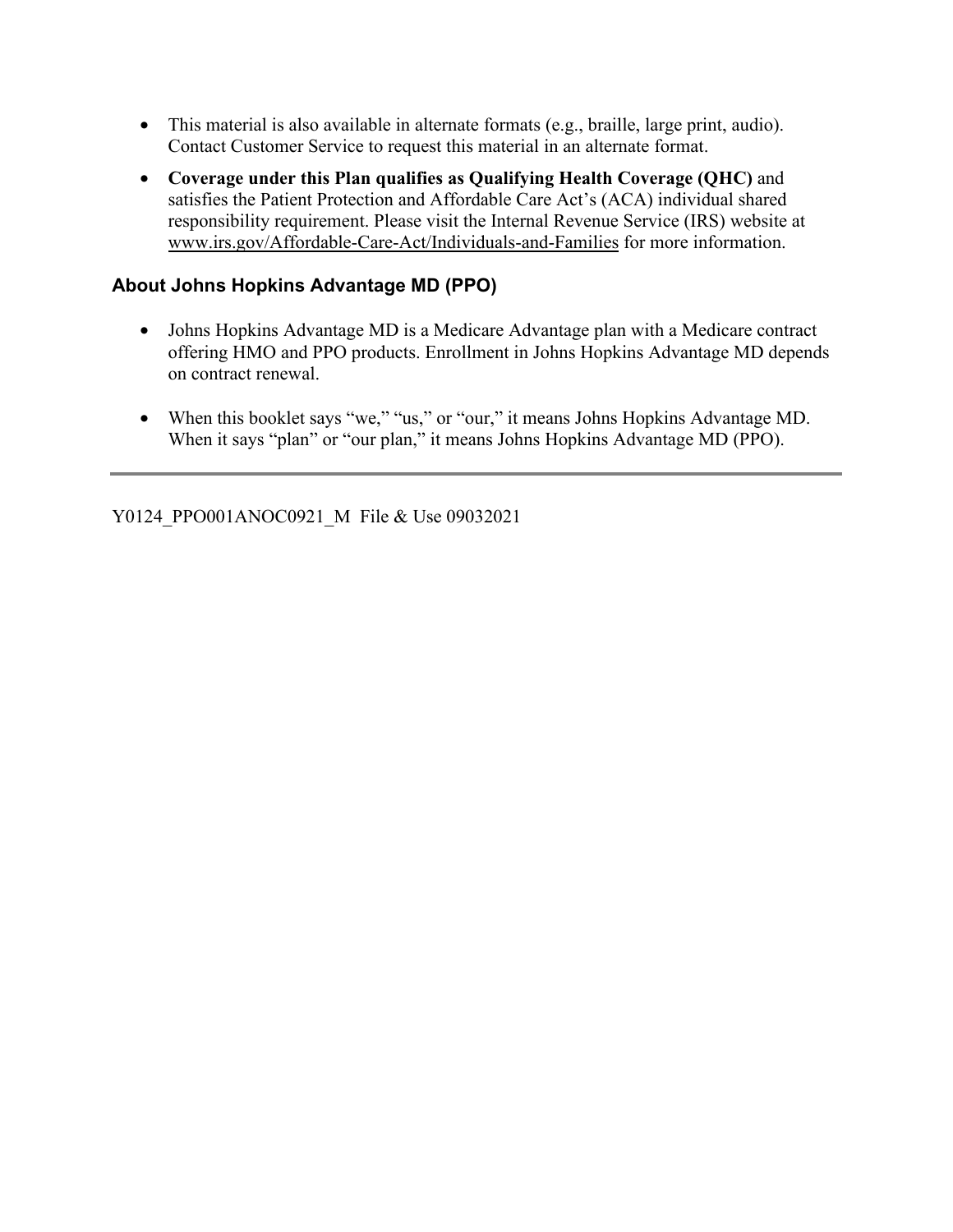# **Summary of Important Costs for 2022**

The table below compares the 2021 costs and 2022 costs for Johns Hopkins Advantage MD (PPO) in several important areas. **Please note this is only a summary of changes.** A copy of the *Evidence of Coverage* is located on our website at [www.hopkinsmedicare.com](http://www.hopkinsmedicare.com). You may also call Customer Service to ask us to mail you an *Evidence of Coverage*.

| Cost                                                                                                                                                                     | 2021 (this year)                                                                                                                                                                                                                                                               | 2022 (next year)                                                                                                                                                                                                                                                       |
|--------------------------------------------------------------------------------------------------------------------------------------------------------------------------|--------------------------------------------------------------------------------------------------------------------------------------------------------------------------------------------------------------------------------------------------------------------------------|------------------------------------------------------------------------------------------------------------------------------------------------------------------------------------------------------------------------------------------------------------------------|
| Monthly plan premium*<br>* Your premium may be higher or<br>lower than this amount. See Section<br>1.1 for details.                                                      | \$91                                                                                                                                                                                                                                                                           | \$100                                                                                                                                                                                                                                                                  |
| <b>Maximum out-of-pocket amounts</b><br>This is the most you will pay<br>out-of-pocket for your covered Part<br>A and Part B services.<br>(See Section 1.2 for details.) | <b>From network</b><br>providers: \$7,550<br>From network and<br>out-of-network<br>providers combined:<br>\$11,300                                                                                                                                                             | <b>From network</b><br>providers: \$7,550<br>From network and<br>out-of-network<br>providers combined:<br>\$11,300                                                                                                                                                     |
| <b>Doctor office visits</b>                                                                                                                                              | <b>In-Network:</b><br><b>Primary care visits: \$10</b><br>copay per visit<br><b>Specialist visits: \$50</b><br>copay per visit<br><b>Out-of-Network:</b><br><b>Primary care visits:</b><br>50% coinsurance per visit<br><b>Specialist visits:</b><br>50% coinsurance per visit | <b>In-Network:</b><br>Primary care visits: \$5<br>copay per visit<br><b>Specialist visits: \$50</b><br>copay per visit<br><b>Out-of-Network:</b><br><b>Primary care visits:</b><br>40% coinsurance per visit<br><b>Specialist visits:</b><br>40% coinsurance per visit |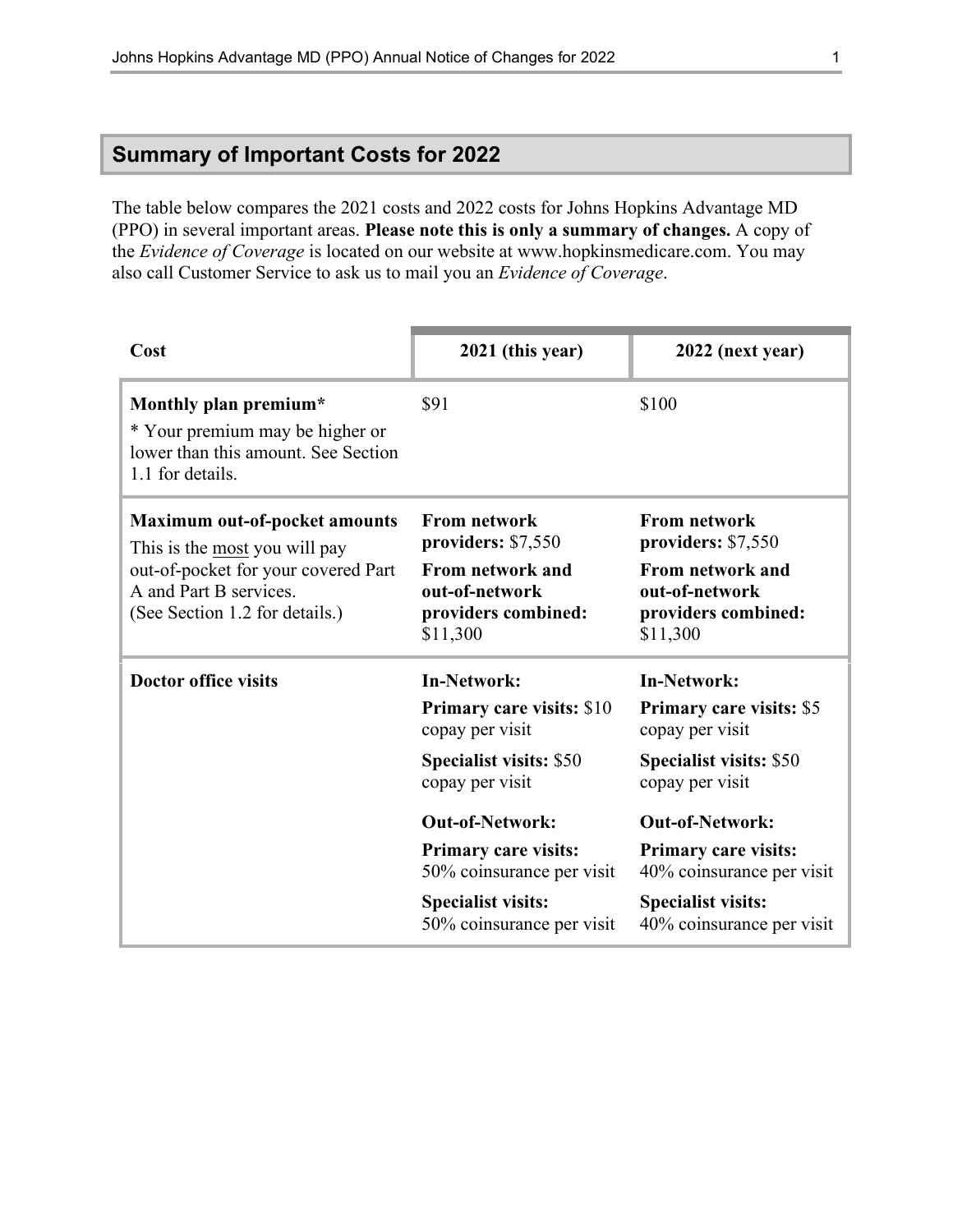| Cost                                                                                                                                                                                                                                                                                                                                                                                                     | 2021 (this year)                                                                                    | 2022 (next year)                                                                                    |
|----------------------------------------------------------------------------------------------------------------------------------------------------------------------------------------------------------------------------------------------------------------------------------------------------------------------------------------------------------------------------------------------------------|-----------------------------------------------------------------------------------------------------|-----------------------------------------------------------------------------------------------------|
| <b>Inpatient hospital stays</b>                                                                                                                                                                                                                                                                                                                                                                          | <b>In-Network</b>                                                                                   | <b>In-Network</b>                                                                                   |
| Includes inpatient acute, inpatient<br>rehabilitation, long-term care<br>hospitals, and other types of<br>inpatient hospital services. Inpatient<br>hospital care starts the day you are                                                                                                                                                                                                                 | You pay a \$310 copay<br>each day for days 1-6 of a<br>Medicare-covered<br>inpatient hospital stay. | You pay a \$330 copay<br>each day for days 1-6 of a<br>Medicare-covered<br>inpatient hospital stay. |
| formally admitted to the hospital<br>with a doctor's order. The day<br>before you are discharged is your<br>last inpatient day.                                                                                                                                                                                                                                                                          | You pay nothing each day<br>for days 7-90 of a<br>Medicare-covered<br>inpatient hospital stay.      | You pay nothing each day<br>for days 7-90 of a<br>Medicare-covered<br>inpatient hospital stay.      |
|                                                                                                                                                                                                                                                                                                                                                                                                          | <b>Out-of-Network:</b>                                                                              | <b>Out-of-Network:</b>                                                                              |
|                                                                                                                                                                                                                                                                                                                                                                                                          | 30% coinsurance                                                                                     | 30% coinsurance                                                                                     |
| Part D prescription drug coverage<br>(See Section 1.6 for details.)                                                                                                                                                                                                                                                                                                                                      | Deductible: \$350<br>Copayment/Coinsurance                                                          | Deductible: \$0<br>Copayment/Coinsurance                                                            |
| To find out which drugs are Select<br>Insulins, review the most recent<br>Drug List we provided<br>electronically. You can identify<br>Select Insulins by checking our<br>Drug List for insulin marked with<br>SI. If you have questions about the<br>Drug List, you can also call<br><b>Customer Services (Phone numbers</b><br>for Customer Service are printed on<br>the back cover of this booklet). | during the Initial<br>Coverage Stage:                                                               | during the Initial<br>Coverage Stage:                                                               |
|                                                                                                                                                                                                                                                                                                                                                                                                          | Drug Tier $1:-$<br><b>Preferred Generic</b><br>\$7                                                  | Drug Tier 1: -<br><b>Preferred Generic</b><br>\$4                                                   |
|                                                                                                                                                                                                                                                                                                                                                                                                          | Drug Tier $2:-$<br>Generic<br>\$15                                                                  | Drug Tier $2:-$<br>Generic<br>\$12                                                                  |
|                                                                                                                                                                                                                                                                                                                                                                                                          | Drug Tier 3:-<br><b>Preferred Brand</b><br>\$47                                                     | Drug Tier $3:-$<br><b>Preferred Brand</b><br>\$47 (\$35 for Select<br>Insulins)                     |
|                                                                                                                                                                                                                                                                                                                                                                                                          | Drug Tier $4:-$<br><b>Non-Preferred Drug</b><br>\$100                                               | Drug Tier $4:-$<br><b>Non-Preferred Drug</b><br>\$100                                               |
|                                                                                                                                                                                                                                                                                                                                                                                                          | Drug Tier $5:-$<br><b>Specialty Tier</b><br>26% of the total cost                                   | Drug Tier $5:-$<br><b>Specialty Tier</b><br>33% of the total cost<br>(\$35 for Select<br>Insulins)  |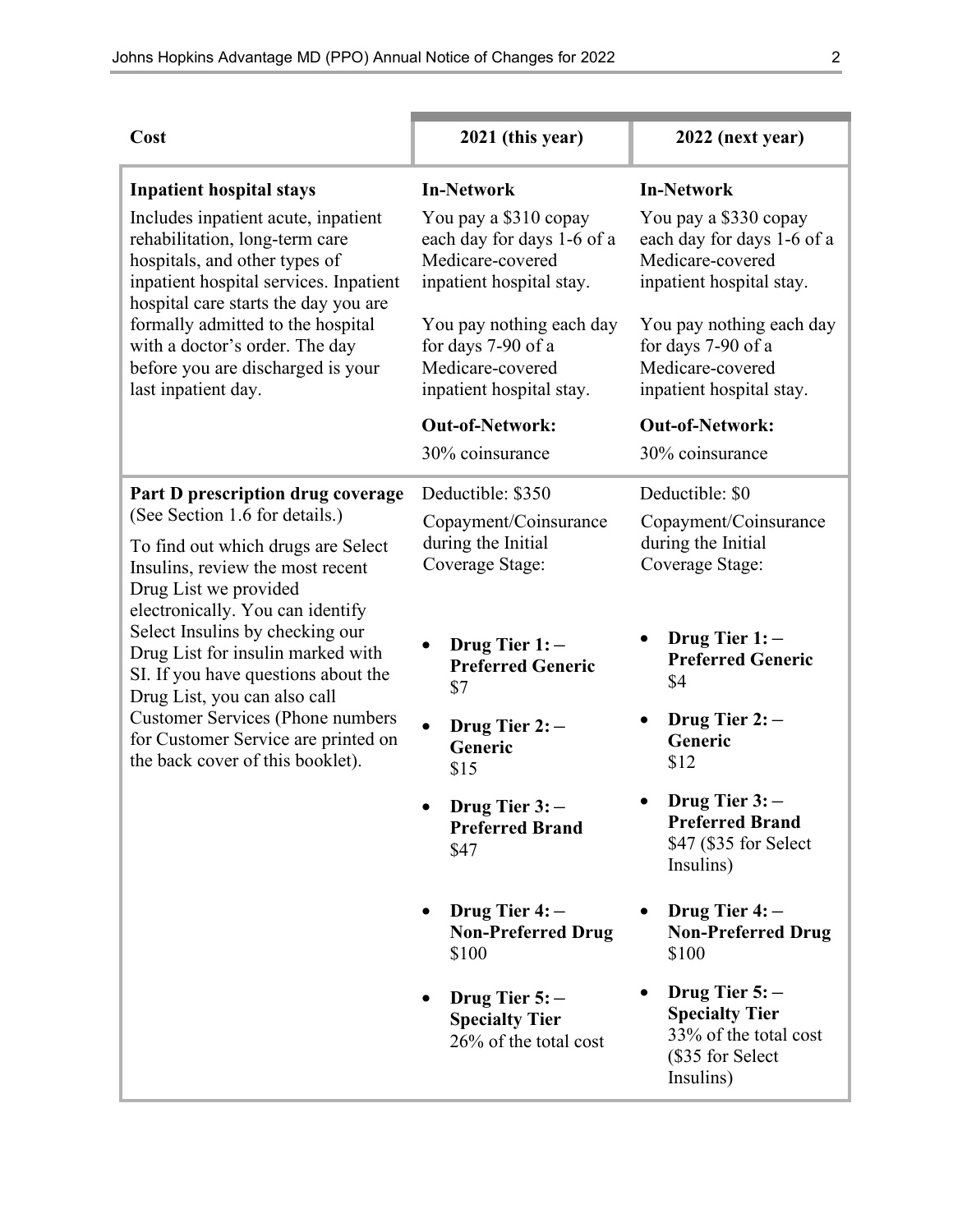| Cost                                             | 2021 (this year)                                                                                           | 2022 (next year)                                                                                           |
|--------------------------------------------------|------------------------------------------------------------------------------------------------------------|------------------------------------------------------------------------------------------------------------|
| Part D prescription drug coverage<br>(continued) | <b>Mail-Order Cost-</b><br><b>Sharing</b> (three-month<br>supply)                                          | <b>Mail-Order Cost-</b><br><b>Sharing</b> (three-month<br>supply)                                          |
|                                                  | Drug Tier $1:-$<br><b>Preferred Generic</b><br>\$14                                                        | Drug Tier $1:-$<br><b>Preferred Generic</b><br>\$8                                                         |
|                                                  | Drug Tier $2:-$<br>Generic<br>\$30                                                                         | Drug Tier $2:-$<br>Generic<br>\$24                                                                         |
|                                                  | Drug Tier $3:-$<br><b>Preferred Brand</b><br>\$94                                                          | Drug Tier $3:-$<br><b>Preferred Brand</b><br>\$94 (\$70 on Select<br>Insulins)                             |
|                                                  | Drug Tier 4: -<br><b>Non-Preferred Drug</b><br>\$200                                                       | Drug Tier $4:-$<br><b>Non-Preferred Drug</b><br>\$200                                                      |
|                                                  | Drug Tier $5:-$<br><b>Specialty Tier</b><br>A long-term supply is<br>not available for drugs<br>in Tier 5. | Drug Tier $5:-$<br><b>Specialty Tier</b><br>A long-term supply is<br>not available for drugs<br>in Tier 5. |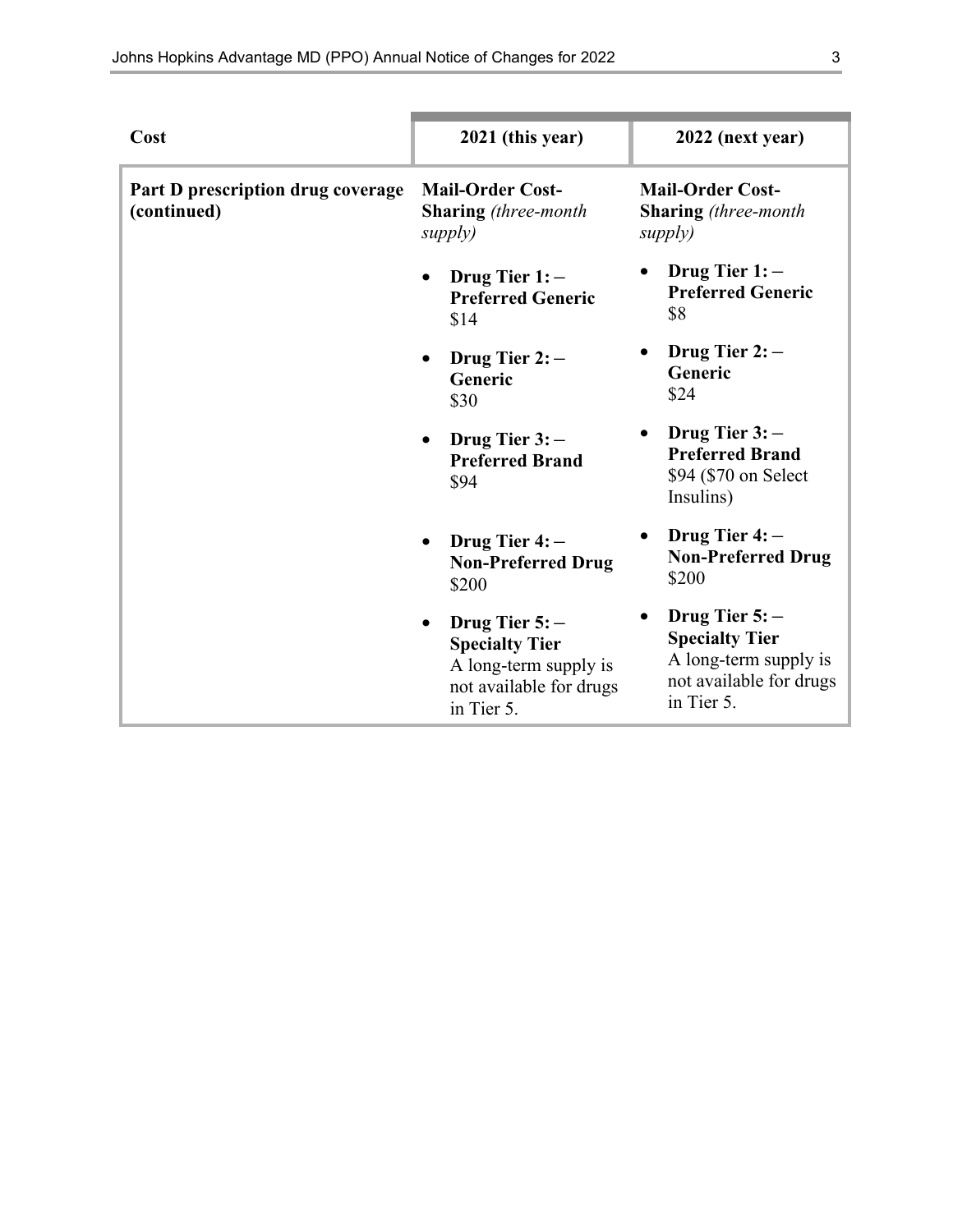# *Annual Notice of Changes* **for 2022 Table of Contents**

| <b>SECTION 1</b> |                                                                          |  |
|------------------|--------------------------------------------------------------------------|--|
|                  |                                                                          |  |
|                  |                                                                          |  |
|                  |                                                                          |  |
|                  |                                                                          |  |
|                  |                                                                          |  |
|                  |                                                                          |  |
| <b>SECTION 2</b> |                                                                          |  |
|                  | Section 2.1 - If you want to stay in Johns Hopkins Advantage MD (PPO) 15 |  |
|                  |                                                                          |  |
| <b>SECTION 3</b> |                                                                          |  |
| <b>SECTION 4</b> | Programs That Offer Free Counseling about Medicare  16                   |  |
| <b>SECTION 5</b> | Programs That Help Pay for Prescription Drugs  17                        |  |
| <b>SECTION 6</b> |                                                                          |  |
|                  |                                                                          |  |
|                  |                                                                          |  |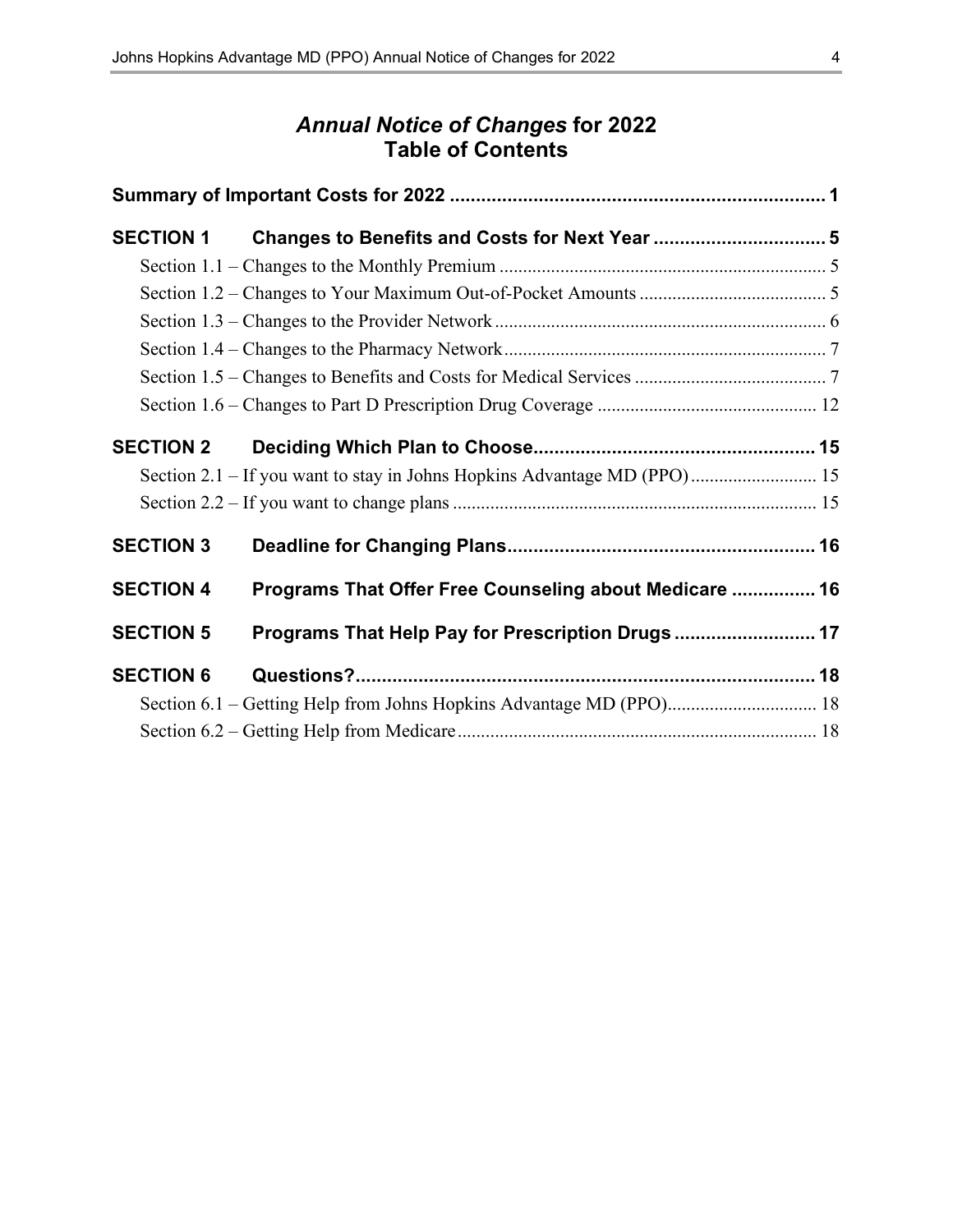# **SECTION 1 Changes to Benefits and Costs for Next Year**

## **Section 1.1 – Changes to the Monthly Premium**

| Cost                                                                                      | 2021 (this year)                             | 2022 (next year)                 |
|-------------------------------------------------------------------------------------------|----------------------------------------------|----------------------------------|
| Monthly plan premium<br>(You must also continue to pay your)<br>Medicare Part B premium.) | \$91                                         | \$100                            |
| <b>Optional Supplemental Benefits</b><br>premium<br>(Available for an extra premium)      | \$30 for comprehensive<br>dental and fitness | \$25 for comprehensive<br>dental |

- Your monthly plan premium will be *more* if you are required to pay a lifetime Part D late enrollment penalty for going without other drug coverage that is at least as good as Medicare drug coverage (also referred to as "creditable coverage") for 63 days or more.
- If you have a higher income, you may have to pay an additional amount each month directly to the government for your Medicare prescription drug coverage.
- Your monthly premium will be *less* if you are receiving "Extra Help" with your prescription drug costs. Please see Section 5 regarding "Extra Help" from Medicare.

# **Section 1.2 – Changes to Your Maximum Out-of-Pocket Amounts**

To protect you, Medicare requires all health plans to limit how much you pay "out-of-pocket" during the year. These limits are called the "maximum out-of-pocket amounts." Once you reach this amount, you generally pay nothing for covered Part A and Part B services for the rest of the year.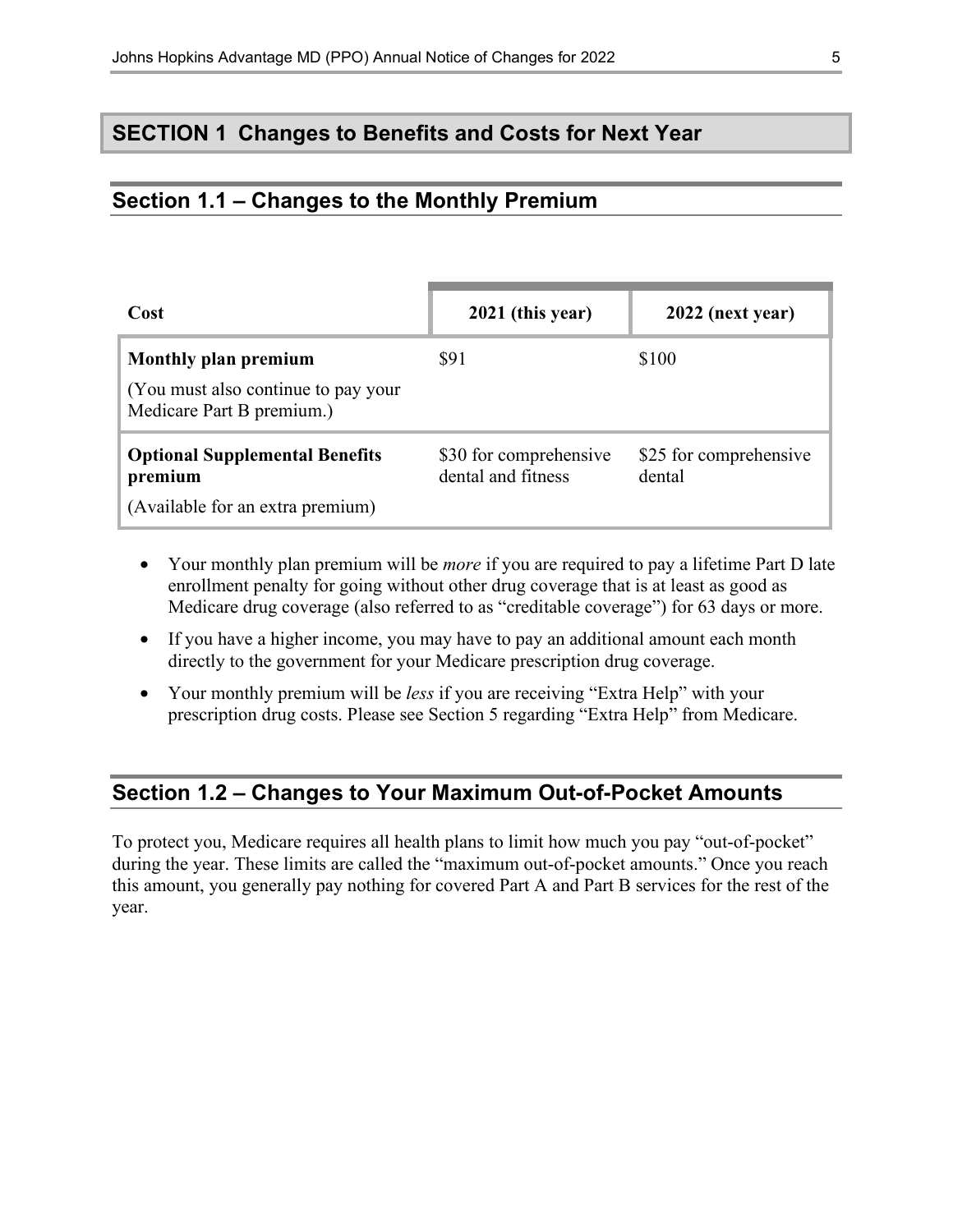| Cost                                                                                                                                                                                                                                                                                                                                                                           | 2021 (this year) | 2022 (next year)                                                                                                                                                                                                                                                      |
|--------------------------------------------------------------------------------------------------------------------------------------------------------------------------------------------------------------------------------------------------------------------------------------------------------------------------------------------------------------------------------|------------------|-----------------------------------------------------------------------------------------------------------------------------------------------------------------------------------------------------------------------------------------------------------------------|
| In-network maximum out-of-pocket<br>amount<br>Your costs for covered medical<br>services (such as copays) from<br>network providers count toward your<br>in-network maximum out-of-pocket<br>amount. Your plan premium and your<br>costs for prescription drugs do not<br>count toward your maximum out-of-<br>pocket amount.                                                  | \$7,550          | \$7,550<br>Once you have paid<br>\$7,550 out-of-pocket for<br>covered Part A and Part<br>B services, you will pay<br>nothing for your covered<br>Part A and Part B<br>services from network<br>providers for the rest of<br>the calendar year.                        |
| Combined maximum out-of-pocket<br>amount<br>Your costs for covered medical<br>services (such as copays) from in-<br>network and out-of-network providers<br>count toward your combined<br>maximum out-of-pocket amount.<br>Your plan premium and costs for<br>outpatient prescription drugs do not<br>count toward your maximum out-of-<br>pocket amount for medical services. | \$11,300         | \$11,300<br>Once you have paid<br>\$11,300 out-of-pocket<br>for covered Part A and<br>Part B services, you will<br>pay nothing for your<br>covered Part A and Part<br>B services from network<br>or out-of-network<br>providers for the rest of<br>the calendar year. |

### **Section 1.3 – Changes to the Provider Network**

There are changes to our network of providers for next year. An updated *Provider Directory* is located on our website at [www.hopkinsmedicare.com.](http://www.hopkinsmedicare.com) You may also call Customer Service for updated provider information or to ask us to mail you a *Provider Directory*. **Please review the 2022** *Provider Directory* **to see if your providers (primary care provider, specialists, hospitals, etc.) are in our network**.

It is important that you know that we may make changes to the hospitals, doctors and specialists (providers) that are part of your plan during the year. There are a number of reasons why your provider might leave your plan, but if your doctor or specialist does leave your plan, you have certain rights and protections summarized below:

- Even though our network of providers may change during the year, we must furnish you with uninterrupted access to qualified doctors and specialists.
- We will make a good faith effort to provide you with at least 30 days' notice that your provider is leaving our plan so that you have time to select a new provider.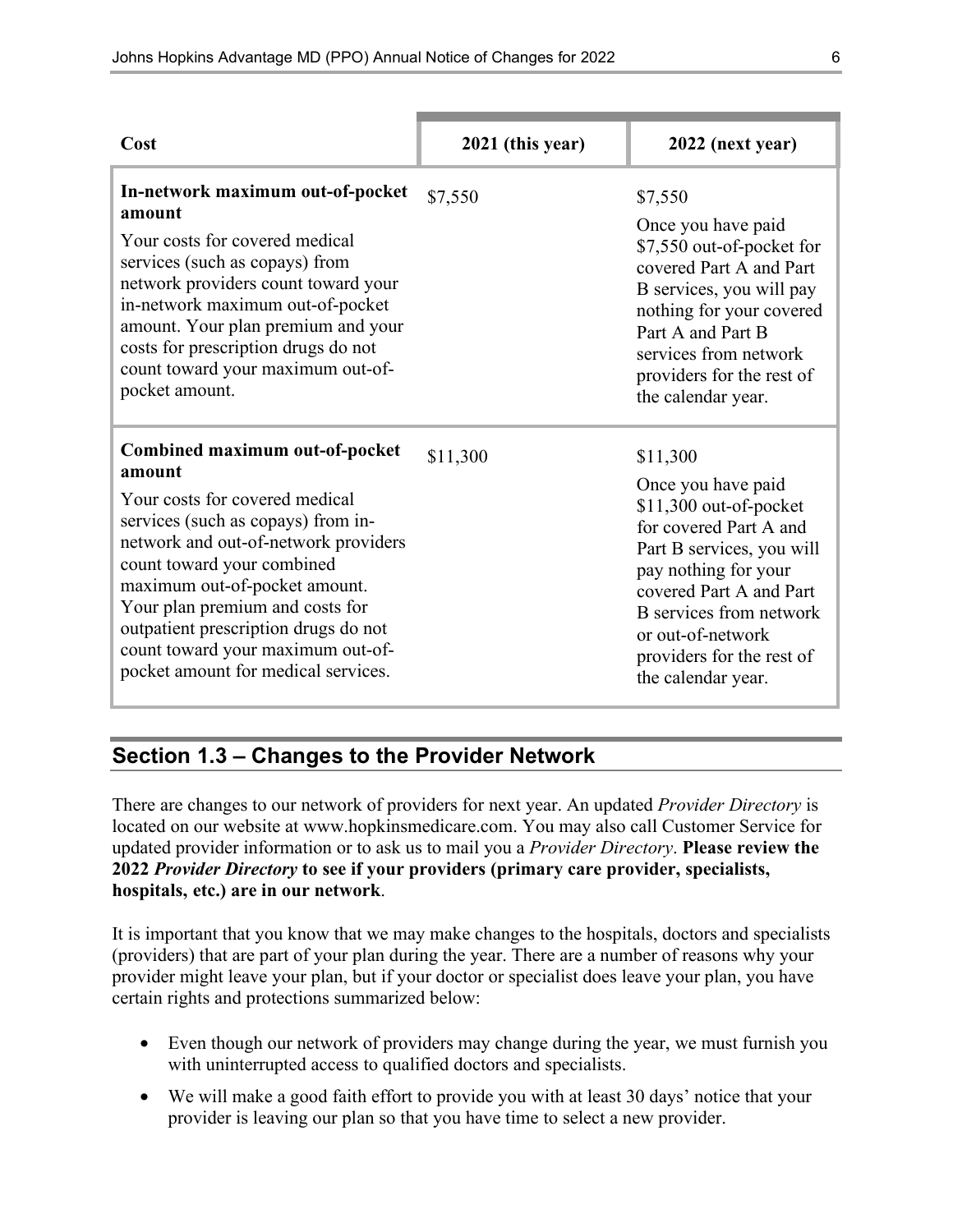- We will assist you in selecting a new qualified provider to continue managing your health care needs.
- If you are undergoing medical treatment you have the right to request, and we will work with you to ensure, that the medically necessary treatment you are receiving is not interrupted.
- If you believe we have not furnished you with a qualified provider to replace your previous provider or that your care is not being appropriately managed, you have the right to file an appeal of our decision.
- If you find out your doctor or specialist is leaving your plan, please contact us so we can assist you in finding a new provider to manage your care.

#### **Section 1.4 – Changes to the Pharmacy Network**

Amounts you pay for your prescription drugs may depend on which pharmacy you use. Medicare drug plans have a network of pharmacies. In most cases, your prescriptions are covered *only* if they are filled at one of our network pharmacies.

There are changes to our network of pharmacies for next year. An updated *Pharmacy Directory* is located on our website at [www.hopkinsmedicare.com.](http://www.hopkinsmedicare.com) You may also call Customer Service for updated provider information or to ask us to mail you a *Pharmacy Directory*. **Please review the 2022** *Pharmacy Directory* **to see which pharmacies are in our network**.

### **Section 1.5 – Changes to Benefits and Costs for Medical Services**

We are changing our coverage for certain medical services next year. The information below describes these changes. For details about the coverage and costs for these services, see Chapter 4, *Medical Benefits Chart (what is covered and what you pay)*, in your *2022 Evidence of Coverage.*

#### **Opioid treatment program services**

Members of our plan with opioid use disorder (OUD) can receive coverage of services to treat OUD through an Opioid Treatment Program (OTP) which includes the following services:

- U.S. Food and Drug Administration (FDA)-approved opioid agonist and antagonist medication-assisted treatment (MAT) medications.
- Dispensing and administration of MAT medications (if applicable)
- Substance use counseling
- Individual and group therapy
- Toxicology testing
- Intake activities
- Periodic assessments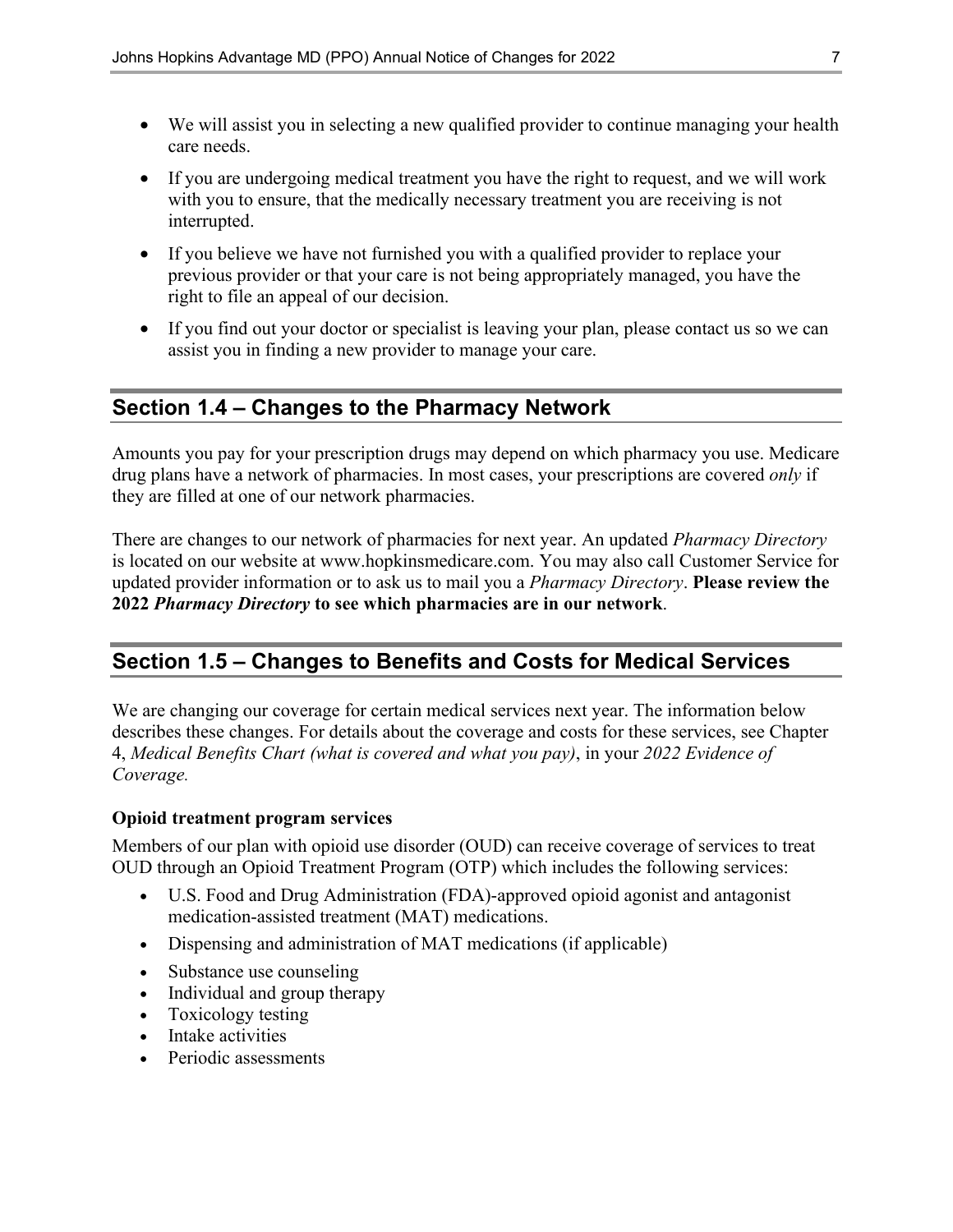| Cost                                                                                                                   | 2021 (this year)                                                                                                                      | 2022 (next year)                                                                                                                                                       |
|------------------------------------------------------------------------------------------------------------------------|---------------------------------------------------------------------------------------------------------------------------------------|------------------------------------------------------------------------------------------------------------------------------------------------------------------------|
| <b>Dental Services</b><br>(Optional Supplemental<br>Comprehensive)                                                     | <b>Restorative Services:</b><br><b>In-Network:</b><br>You pay a \$400 copay.                                                          | <b>Restorative Services:</b><br><b>In-Network:</b><br>You pay a \$50 copay.                                                                                            |
| (Optional supplemental<br>benefit available for an extra<br>premium)<br>See Chapter 4, Section 2.2<br>(Extra "optional | <b>Out-of-Network:</b><br>You pay a 50-70%<br>coinsurance depending on the<br>service.                                                | <b>Out-of-Network:</b><br>You pay a \$50 copay.                                                                                                                        |
| supplemental" benefits you<br>can buy) of the Evidence of<br>Coverage for details.                                     | <b>Endodontics:</b><br><b>In-Network:</b><br>You pay a \$200 copay.                                                                   | <b>Endodontics:</b><br><b>In-Network:</b><br>You pay a \$100 copay.                                                                                                    |
|                                                                                                                        | <b>Out-of-Network:</b><br>You pay a 50% coinsurance.                                                                                  | <b>Out-of-Network:</b><br>You pay a \$100 copay.                                                                                                                       |
|                                                                                                                        | <b>Extractions:</b><br><b>In-Network:</b><br>You pay a \$50 copay.                                                                    | <b>Extractions:</b><br><b>In-Network:</b><br>You pay a \$100 copay.                                                                                                    |
|                                                                                                                        | <b>Out-of-Network:</b><br>You pay a 50% coinsurance.                                                                                  | <b>Out-of-Network:</b><br>You pay a \$100 copay.                                                                                                                       |
|                                                                                                                        | <b>Prosthodontics-Other</b><br><b>Oral/Maxillofacial Surgery</b><br>- Other Services:<br><b>In-Network:</b><br>You pay a \$400 copay. | <b>Prosthodontics-Other</b><br><b>Oral/Maxillofacial Surgery</b><br>- Other Services:<br><b>In-Network:</b><br>You pay a \$50-\$100 copay<br>depending on the service. |
|                                                                                                                        | <b>Out-of-Network:</b><br>You pay a 50-70%<br>coinsurance depending on the<br>service.                                                | <b>Out-of-Network:</b><br>You pay a \$50-\$100 copay<br>depending on the service.                                                                                      |
|                                                                                                                        | <b>Periodontics:</b><br><b>Out-of-Network:</b><br>You pay a 50% coinsurance.                                                          | <b>Periodontics:</b><br><b>Out-of-Network:</b><br>You pay a \$50 copay.                                                                                                |
|                                                                                                                        | <b>Annual Maximum for</b><br><b>Dental Services:</b><br>\$1,200 per year.                                                             | <b>Annual Maximum for</b><br><b>Dental Services:</b><br>\$1,000 per year.                                                                                              |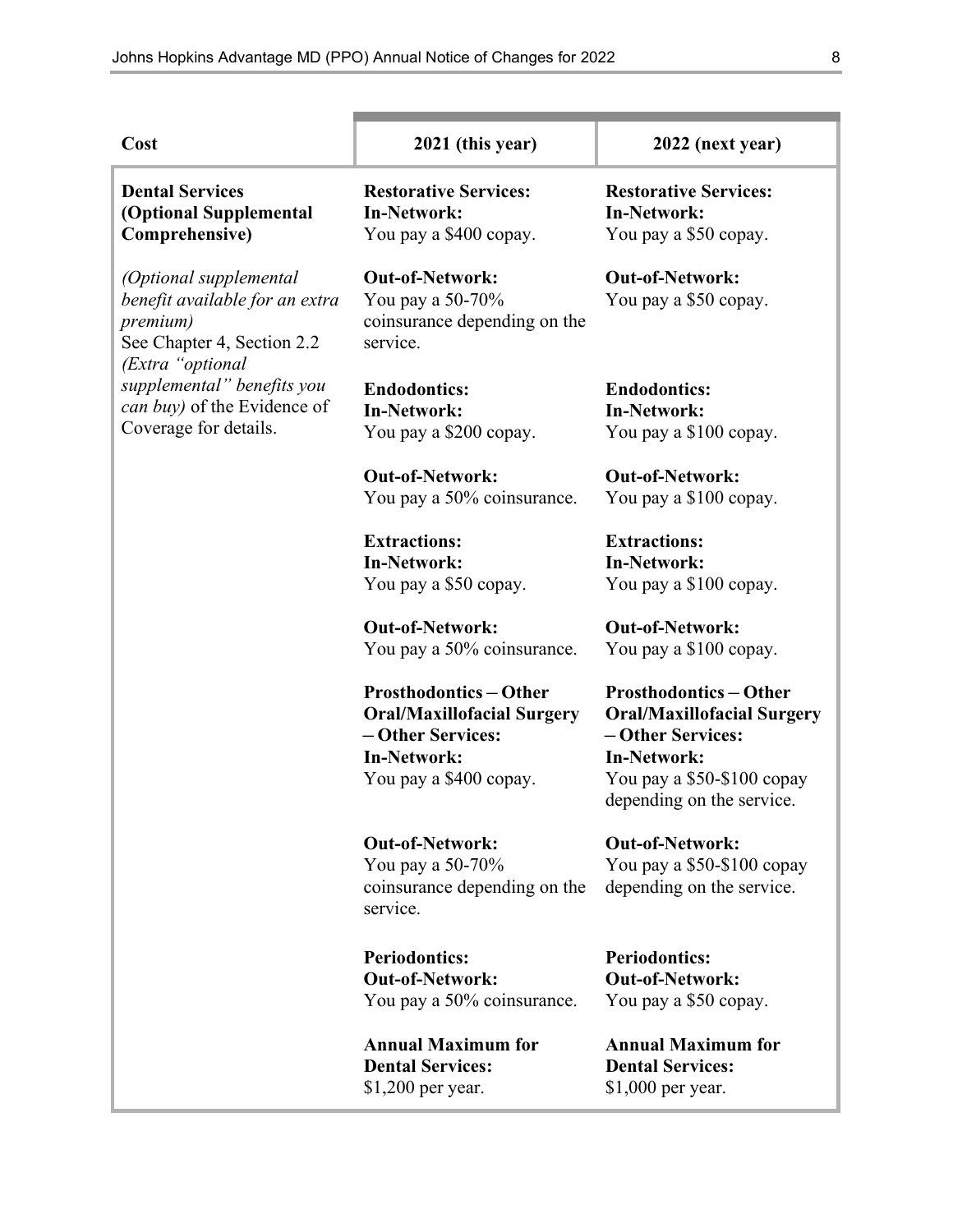| Cost                                   | 2021 (this year)                                                                                                                                                                                                                                    | 2022 (next year)                                                                                                                                                                                                                                  |
|----------------------------------------|-----------------------------------------------------------------------------------------------------------------------------------------------------------------------------------------------------------------------------------------------------|---------------------------------------------------------------------------------------------------------------------------------------------------------------------------------------------------------------------------------------------------|
| <b>Dental Services</b><br>(Preventive) | <b>In-Network:</b><br>You pay a \$15 copay for<br>each preventive dental exam,<br>cleaning and x-ray.                                                                                                                                               | <b>In-Network:</b><br>You pay a \$20 copay for<br>each preventive dental exam,<br>cleaning and x-ray.                                                                                                                                             |
|                                        | In and Out-of-Network:<br><b>Oral Exams:</b><br>1 periodic oral and limited<br>oral exam per year                                                                                                                                                   | In and Out-of-Network:<br><b>Oral Exams:</b><br>2 periodic oral and limited<br>oral exams per year                                                                                                                                                |
|                                        | 1 comprehensive oral exam<br>every 3 years per provider or<br>location                                                                                                                                                                              | 2 comprehensive oral exams<br>every 3 years per provider or<br>location                                                                                                                                                                           |
|                                        | 1 extensive oral exam every 3<br>years.                                                                                                                                                                                                             | 2 extensive oral exams every<br>3 years.                                                                                                                                                                                                          |
|                                        | In and Out-of-Network:<br><b>Dental X-Rays:</b><br>1 intraoral-complete,<br>intraoral periapical first<br>radiographic image, intraoral<br>periapical each additional<br>radiographic image, intraoral<br>occlusal radiographic image<br>every year | In and Out-of-Network:<br><b>Dental X-Rays:</b><br>2 intraoral-complete,<br>intraoral periapical first<br>radiographic image, intraoral<br>periapical each additional<br>radiographic image, intraoral<br>occlusal radiographic image<br>per year |
|                                        | 1 panoramic radiographic<br>image every 3 years per<br>provider or location.                                                                                                                                                                        | 2 panoramic radiographic<br>images every 3 years per<br>provider or location                                                                                                                                                                      |
|                                        | 1 bitewings (1-4 images) per<br>year.<br>In and Out-of-Network:<br><b>Cleanings:</b><br>1 cleaning per year.                                                                                                                                        | 2 bitewings $(1-4 \text{ images})$ per<br>year.<br>In and Out-of-Network:<br><b>Cleanings:</b><br>2 cleanings per year.                                                                                                                           |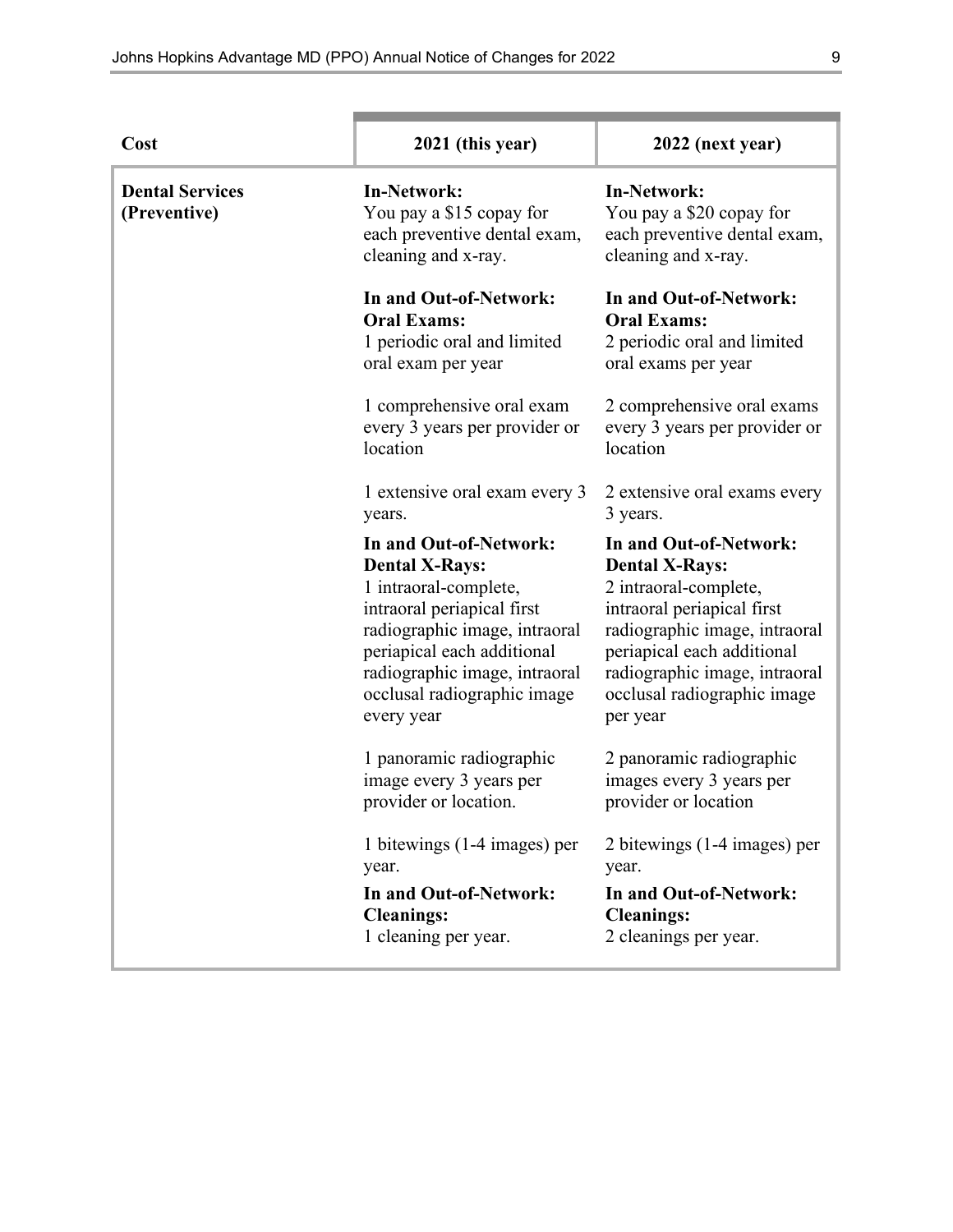| Cost                                                                             | 2021 (this year)                                                                                                          | 2022 (next year)                                                                                                          |
|----------------------------------------------------------------------------------|---------------------------------------------------------------------------------------------------------------------------|---------------------------------------------------------------------------------------------------------------------------|
| <b>Doctor Office Visits</b>                                                      | <b>In-Network:</b><br>You pay a \$10 copay for<br>each Medicare-covered<br>primary care doctor visit.                     | <b>In-Network:</b><br>You pay a \$5 copay for each<br>Medicare-covered primary<br>care doctor visit.                      |
|                                                                                  | <b>Out-of-Network</b><br>You pay a 50% coinsurance<br>for each Medicare-covered<br>primary care doctor visit.             | <b>Out-of-Network</b><br>You pay a 40% coinsurance<br>for each Medicare-covered<br>primary care doctor visit.             |
|                                                                                  | You pay a 50% coinsurance<br>for each Medicare-covered<br>specialist visit.                                               | You pay a 40% coinsurance<br>for each Medicare-covered<br>specialist visit.                                               |
| <b>Fitness Benefit: The</b><br>Silver&Fit® Healthy Aging<br>and Exercise Program | This benefit is part of the<br><b>Optional Supplemental</b><br>Benefits Package (available<br>for an extra premium).      | This benefit is covered as a<br>mandatory plan benefit and<br>you pay nothing.                                            |
| <b>Home Health Agency Care</b>                                                   | <b>Out-of-Network:</b><br>You pay a 50% coinsurance<br>for Medicare-covered home<br>health services.                      | <b>Out-of-Network:</b><br>You pay a 40% coinsurance<br>for Medicare-covered home<br>health services.                      |
| <b>Inpatient Hospital Care</b>                                                   | <b>In-Network:</b><br>You pay a \$310 copay each<br>day for days 1-6 of a<br>Medicare-covered inpatient<br>hospital stay. | <b>In-Network:</b><br>You pay a \$330 copay each<br>day for days 1-6 of a<br>Medicare-covered inpatient<br>hospital stay. |
|                                                                                  | You pay nothing each day for<br>days 7-90 of a Medicare-<br>covered inpatient hospital<br>stay.                           | You pay nothing each day for<br>days 7-90 of a Medicare-<br>covered inpatient hospital<br>stay.                           |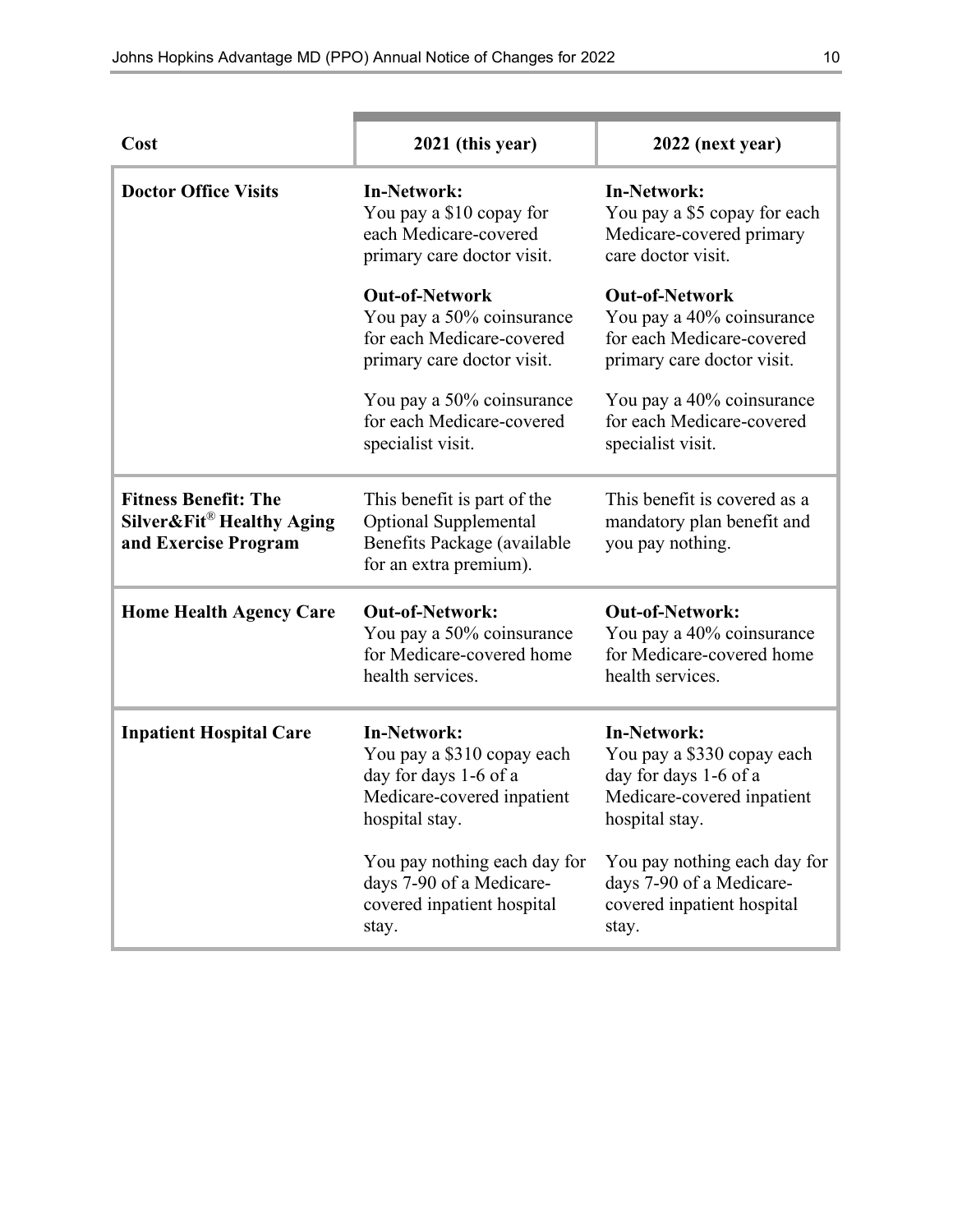| Cost                                                                                           | 2021 (this year)                                                                                                 | 2022 (next year)                                                                                                 |
|------------------------------------------------------------------------------------------------|------------------------------------------------------------------------------------------------------------------|------------------------------------------------------------------------------------------------------------------|
| <b>Medicare Part B</b><br><b>Prescription Drugs and</b><br><b>Step Therapy</b>                 | Step Therapy rules do not<br>apply.                                                                              | Step Therapy rules may<br>apply.                                                                                 |
|                                                                                                | <b>Out-of-Network:</b><br>You pay a 50% coinsurance<br>for Medicare Part B<br>chemotherapy drugs.                | <b>Out-of-Network:</b><br>You pay a 45% coinsurance<br>for Medicare Part B<br>chemotherapy drugs.                |
|                                                                                                | You pay a 50% coinsurance<br>for other Medicare Part B<br>drugs.                                                 | You pay a 45% coinsurance<br>for other Medicare Part B<br>drugs.                                                 |
| <b>Other Health Care</b><br>Professionals (e.g. nurse<br>practitioner; physician<br>assistant) | <b>Out-of-Network:</b><br>You pay a 50% coinsurance<br>for each Medicare-covered<br>visit.                       | <b>Out-of-Network:</b><br>You pay a 40% coinsurance<br>for each Medicare-covered<br>visit.                       |
| <b>Outpatient Diagnostic and</b><br><b>Therapeutic Radiology</b><br><b>Services</b>            | <b>Out-of-Network:</b><br>You pay a 50% coinsurance<br>for Medicare-covered<br>outpatient X-rays.                | <b>Out-of-Network:</b><br>You pay a 40% coinsurance<br>for Medicare-covered<br>outpatient X-rays.                |
| <b>Partial Hospitalization</b><br><b>Services</b>                                              | <b>Out-of-Network:</b><br>You pay a 50% coinsurance<br>for Medicare-covered partial<br>hospitalization services. | <b>Out-of-Network:</b><br>You pay a 40% coinsurance<br>for Medicare-covered partial<br>hospitalization services. |
| <b>Skilled Nursing Facility</b><br>(SNF) Care                                                  | <b>Out-of-Network:</b><br>You pay a 30% coinsurance<br>for each Medicare-covered<br>SNF stay.                    | <b>Out-of-Network:</b><br>You pay a 50% coinsurance<br>for each Medicare-covered<br>SNF stay.                    |
| <b>Telehealth Services</b>                                                                     | <b>In-Network:</b><br>You pay a \$10 copay for<br>additional Medicare-covered<br>telehealth services.            | <b>In-Network:</b><br>You pay a \$5 copay for<br>additional Medicare-covered<br>telehealth services.             |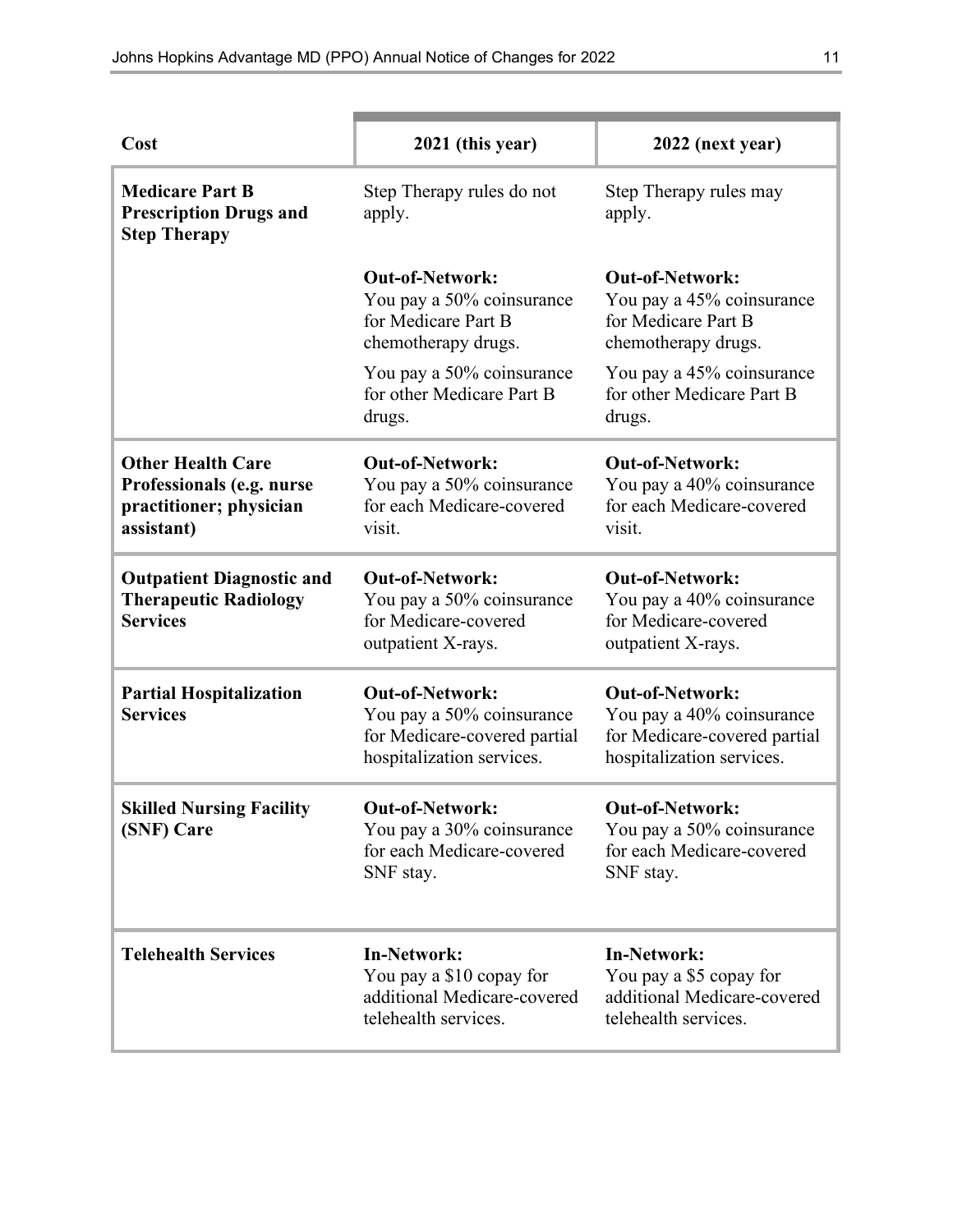# **Section 1.6 – Changes to Part D Prescription Drug Coverage**

#### **Changes to Our Drug List**

Our list of covered drugs is called a Formulary or "Drug List." A copy of our Drug List is provided electronically.

We made changes to our Drug List, including changes to the drugs we cover and changes to the restrictions that apply to our coverage for certain drugs. **Review the Drug List to make sure your drugs will be covered next year and to see if there will be any restrictions.**

If you are affected by a change in drug coverage, you can:

- **Work with your doctor (or other prescriber) and ask the plan to make an exception** to cover the drug. **We encourage current members** to ask for an exception before next year.
	- o To learn what you must do to ask for an exception, see Chapter 9 of your *Evidence of Coverage (What to do if you have a problem or complaint (coverage decisions, appeals, complaints))* or call Customer Service.
- **Work with your doctor (or other prescriber) to find a different drug** that we cover. You can call Customer Service to ask for a list of covered drugs that treat the same medical condition.

In some situations, we are required to cover a temporary supply of a non-formulary drug in the first 90 days of the plan year or the first 90 days of membership to avoid a gap in therapy. (To learn more about when you can get a temporary supply and how to ask for one, see Chapter 5, Section 5.2 of the *Evidence of Coverage.*) During the time when you are getting a temporary supply of a drug, you should talk with your doctor to decide what to do when your temporary supply runs out. You can either switch to a different drug covered by the plan or ask the plan to make an exception for you and cover your current drug.

If you are currently taking a drug for which you received a formulary exception, please refer to the letter sent to you, which granted the exception to see whether the exception continues beyond the 2021 plan year. If it states the formulary exception will expire in or at the end of 2021, you will need to submit a new formulary exception request for the drug for 2022 if its formulary status has not changed. You may access the 2022 comprehensive formulary on our website at [www.hopkinsmedicare.com](http://www.hopkinsmedicare.com) to see whether the changes impact your drug.

Most of the changes in the Drug List are new for the beginning of each year. However, during the year, we might make other changes that are allowed by Medicare rules.

When we make these changes to the Drug List during the year, you can still work with your doctor (or other prescriber) and ask us to make an exception to cover the drug. We will also continue to update our online Drug List as scheduled and provide other required information to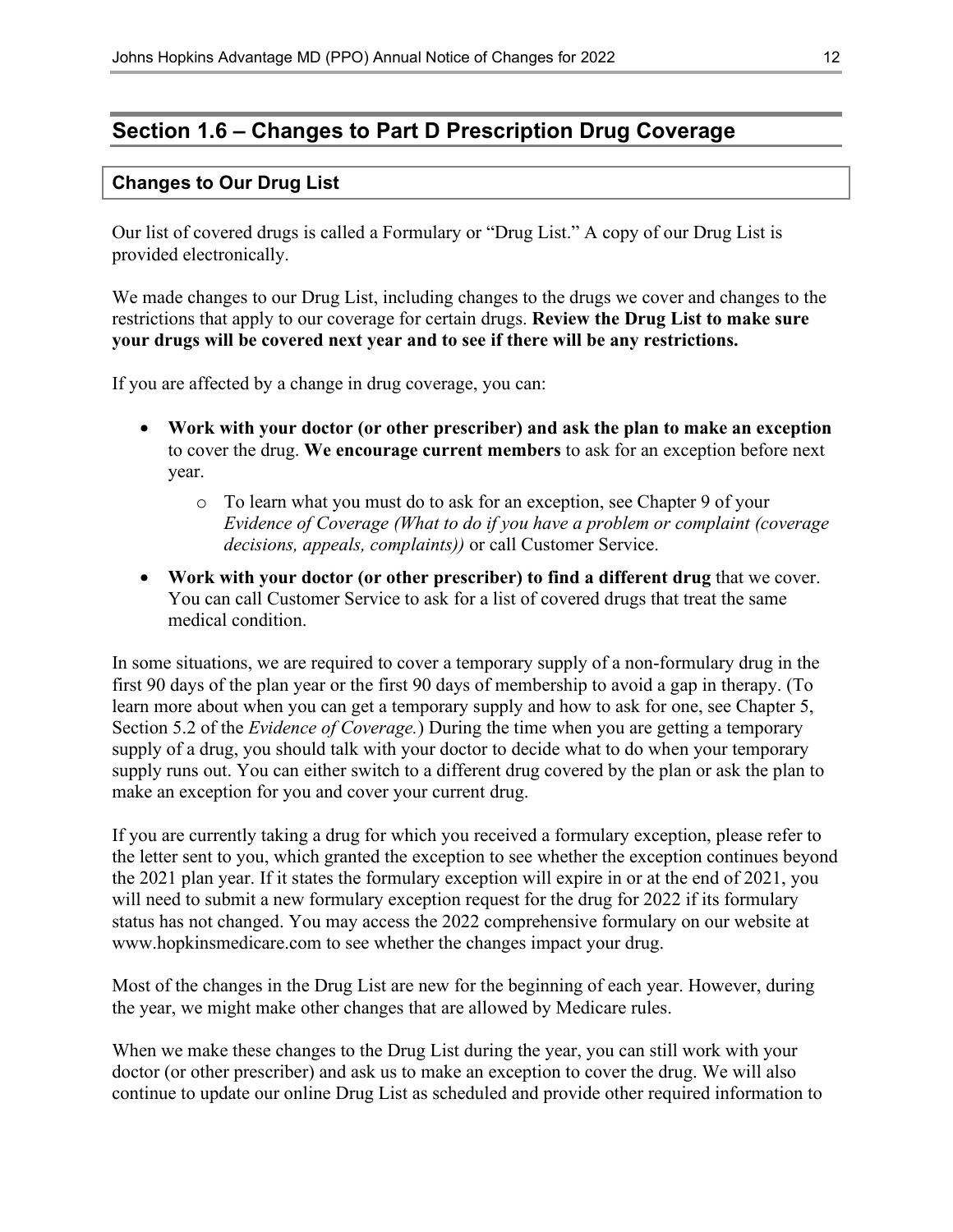reflect drug changes. (To learn more about changes we may make to the Drug List, see Chapter 5, Section 6 of the Evidence of Coverage.)

#### **Changes to Prescription Drug Costs**

*Note:* If you are in a program that helps pay for your drugs ("Extra Help"), **the information about costs for Part D prescription drugs may not apply to you.** We have included a separate insert, called the "Evidence of Coverage Rider for People Who Get Extra Help Paying for Prescription Drugs" (also called the "Low Income Subsidy Rider" or the "LIS Rider"), which tells you about your drug costs. If you receive "Extra Help" and didn't receive this insert with this packet, please call Customer Service and ask for the "LIS Rider."

There are four "drug payment stages." How much you pay for a Part D drug depends on which drug payment stage you are in. (You can look in Chapter 6, Section 2 of your *Evidence of Coverage* for more information about the stages.)

The information below shows the changes for next year to the first two stages – the Yearly Deductible Stage and the Initial Coverage Stage. (Most members do not reach the other two stages – the Coverage Gap Stage or the Catastrophic Coverage Stage. To get information about your costs in these stages, look at Chapter 6, Sections 6 and 7, in the *Evidence of Coverage*, which is located on our website at [www.hopkinsmedicare.com.](http://www.hopkinsmedicare.com) You may also call Customer Service to ask us to mail you an *Evidence of Coverage*.)

| <b>Stage</b>                            | 2021 (this year)                                                                                                                                                                                                                                                                                                              | 2022 (next year)                                                                  |
|-----------------------------------------|-------------------------------------------------------------------------------------------------------------------------------------------------------------------------------------------------------------------------------------------------------------------------------------------------------------------------------|-----------------------------------------------------------------------------------|
| <b>Stage 1: Yearly Deductible Stage</b> | The deductible is \$350.<br>During this stage, you pay<br>\$7 per prescription (Tier 1)<br>30-day supply) and \$15 per<br>prescription (Tier 2 30-day<br>supply) cost sharing for<br>drugs on Preferred Generic<br>and Generic and the full<br>cost of drugs on Preferred<br>Brand, Non-Preferred<br>Drug, and Specialty Tier | Because we have no<br>deductible, this payment<br>stage does not apply to<br>you. |
|                                         | until you have reached the<br>yearly deductible.                                                                                                                                                                                                                                                                              |                                                                                   |

#### **Changes to the Deductible Stage**

#### **Changes to Your Cost Sharing in the Initial Coverage Stage**

To learn how copayments and coinsurance work, look at Chapter 6, Section 1.2, *Types of out-ofpocket costs you may pay for covered drugs* in your *Evidence of Coverage*.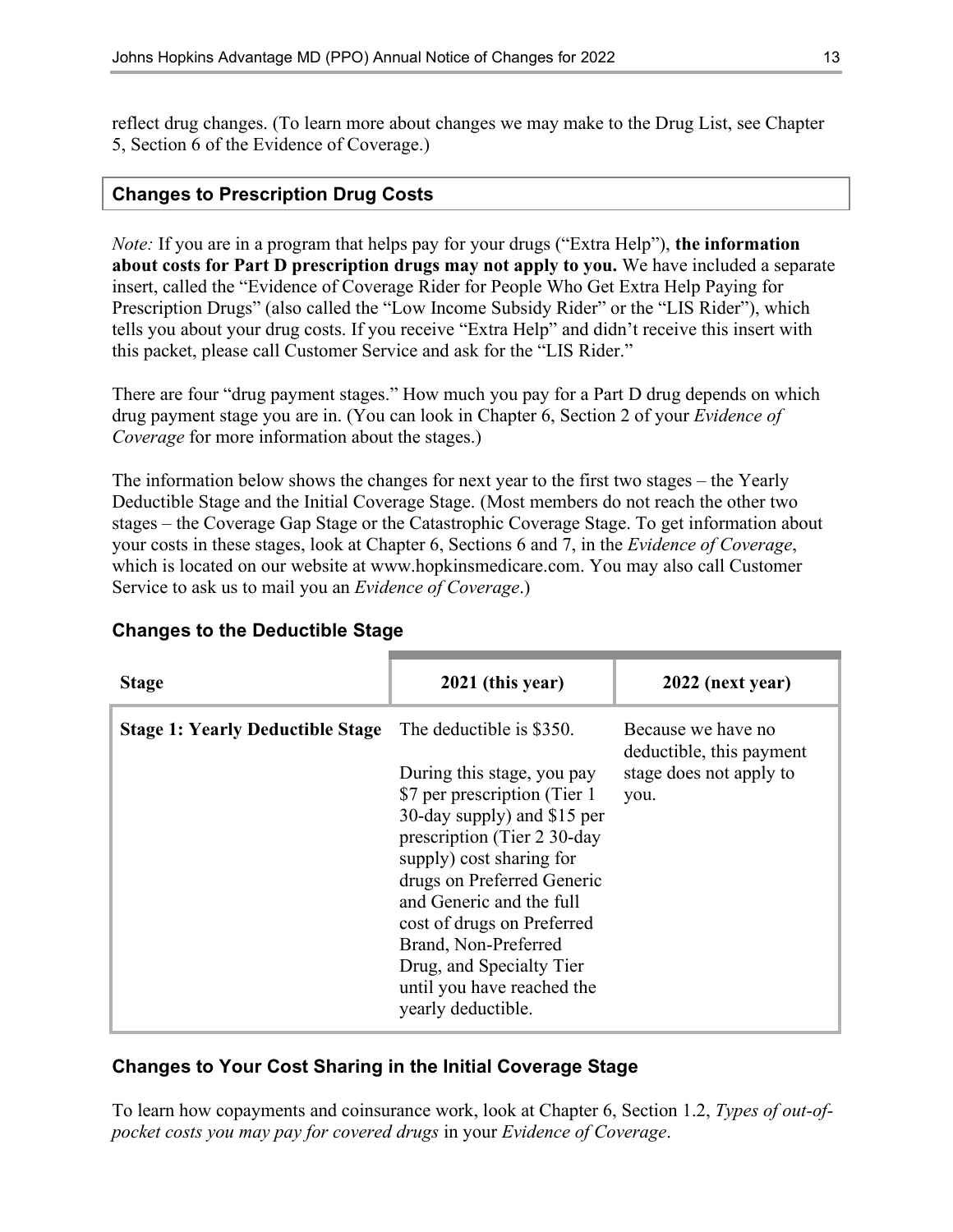| <b>Stage</b>                                                                                                                                                                      | 2021 (this year)                                                                                                    | 2022 (next year)                                                                                                    |
|-----------------------------------------------------------------------------------------------------------------------------------------------------------------------------------|---------------------------------------------------------------------------------------------------------------------|---------------------------------------------------------------------------------------------------------------------|
| <b>Stage 2: Initial Coverage Stage</b><br>During this stage, the plan pays its<br>share of the cost of your drugs and<br>you pay your share of the cost.                          | Your cost for a one-month<br>supply filled at a network<br>pharmacy with standard<br>cost sharing:                  | Your cost for a one-month<br>supply filled at a network<br>pharmacy with standard<br>cost sharing:                  |
| The costs in this row are for a one-<br>month (30-day) supply when you<br>fill your prescription at a network<br>pharmacy that provides standard<br>cost sharing.                 | Tier 1 – Preferred<br><b>Generic:</b><br>You pay \$7 per<br>prescription.                                           | Tier 1 – Preferred<br>Generic:<br>You pay \$4 per<br>prescription.                                                  |
| For information about the costs for<br>a long-term supply; or for mail-<br>order prescriptions, look in<br>Chapter 6, Section 5 of your                                           | Tier 2 – Generic:<br>You pay \$15 per<br>prescription.                                                              | Tier 2 – Generic:<br>You pay \$12 per<br>prescription.                                                              |
| Evidence of Coverage.<br>We changed the tier for some of<br>the drugs on our Drug List. To see<br>if your drugs will be in a different<br>tier, look them up on the Drug<br>List. | Tier 3 – Preferred<br><b>Brand:</b><br>You pay \$47 per<br>prescription.                                            | Tier 3 – Preferred<br><b>Brand:</b><br>You pay $$47$ (\$35 for<br>Select Insulins) per<br>prescription.             |
|                                                                                                                                                                                   | Tier 4 - Non-Preferred<br>Drug:                                                                                     | Tier 4 – Non-Preferred<br>Drug:                                                                                     |
|                                                                                                                                                                                   | You pay \$100 per<br>prescription.                                                                                  | You pay \$100 per<br>prescription.                                                                                  |
|                                                                                                                                                                                   | Tier 5 – Specialty Tier:<br>You pay 26% of the total<br>cost per prescription.                                      | Tier 5 – Specialty Tier:<br>You pay 33% of the total<br>cost (\$35 for Select<br>Insulins) per prescription.        |
|                                                                                                                                                                                   | Once your total drug costs<br>have reached \$4,130, you<br>will move to the next stage<br>(the Coverage Gap Stage). | Once your total drug costs<br>have reached \$4,430, you<br>will move to the next stage<br>(the Coverage Gap Stage). |

### **Changes to the Coverage Gap and Catastrophic Coverage Stages**

The other two drug coverage stages – the Coverage Gap Stage and the Catastrophic Coverage Stage – are for people with high drug costs. **Most members do not reach the Coverage Gap Stage or the Catastrophic Coverage Stage**.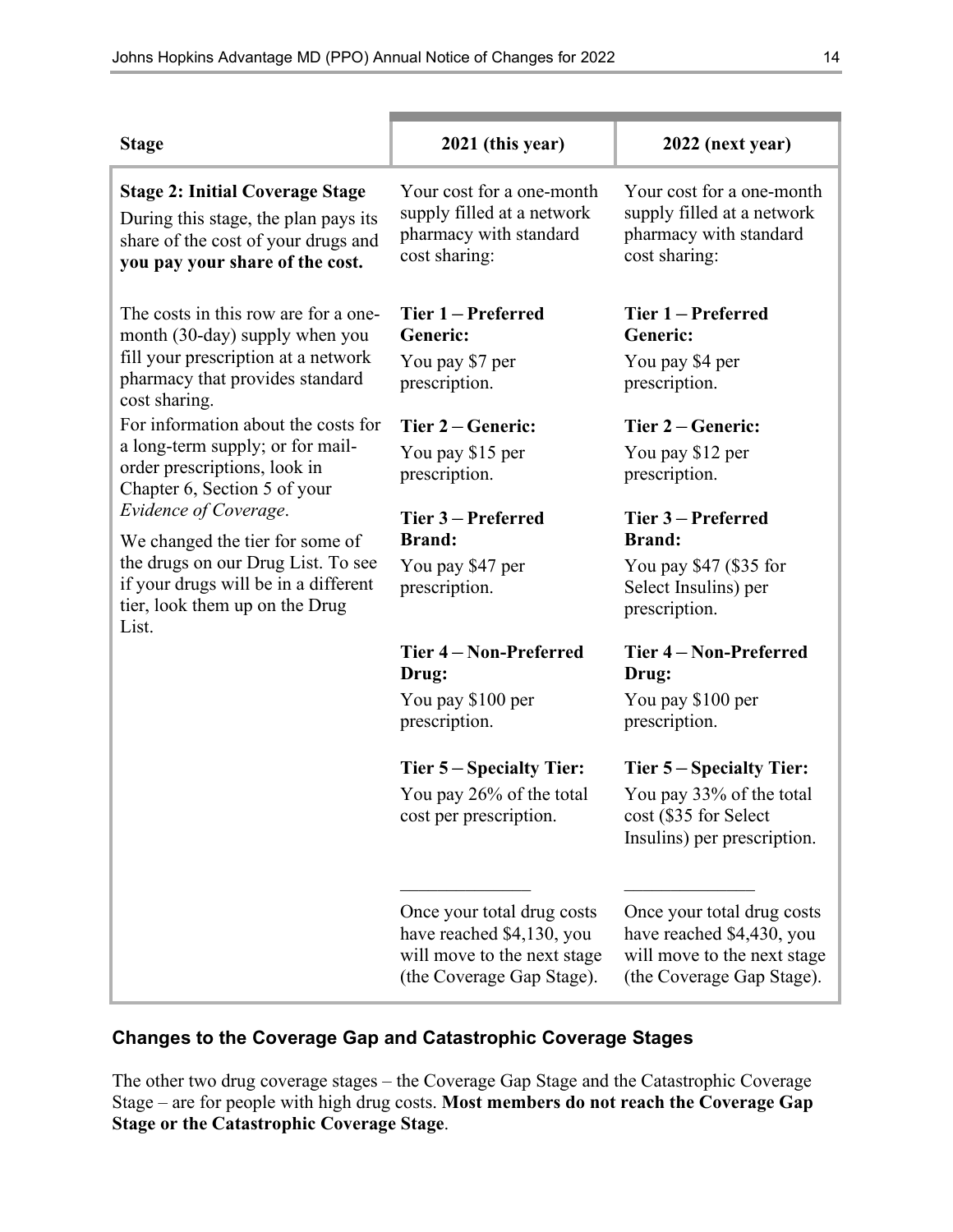Johns Hopkins Advantage MD (PPO) offers additional gap coverage for Select Insulins. During the Coverage Gap stage, your out-of-pocket costs for Select Insulins will be \$35 for a one-month supply and up to \$105 for a three-month supply.

For information about your costs in these stages, look at Chapter 6, Sections 6 and 7, in your *Evidence of Coverage*.

# **SECTION 2 Deciding Which Plan to Choose**

# **Section 2.1 – If you want to stay in Johns Hopkins Advantage MD (PPO)**

**To stay in our plan you don't need to do anything.** If you do not sign up for a different plan or change to Original Medicare by December 7, you will automatically be enrolled in our Johns Hopkins Advantage MD (PPO).

### **Section 2.2 – If you want to change plans**

We hope to keep you as a member next year but if you want to change for 2022 follow these steps:

#### **Step 1: Learn about and compare your choices**

- You can join a different Medicare health plan timely,
- *OR–* You can change to Original Medicare. If you change to Original Medicare, you will need to decide whether to join a Medicare drug plan. If you do not enroll in a Medicare drug plan, please see Section 1.1 regarding a potential Part D late enrollment penalty.

To learn more about Original Medicare and the different types of Medicare plans, read the *Medicare & You 2022* handbook, call your State Health Insurance Assistance Program (see Section 4), or call Medicare (see Section 6.2).

You can also find information about plans in your area by using the Medicare Plan Finder on the Medicare website. Go to [www.medicare.gov/plan-compare.](http://www.medicare.gov/plan-compare) **Here, you can find information about costs, coverage, and quality ratings for Medicare plans.**

As a reminder, Johns Hopkins Advantage MD offers other Medicare health plans. These other plans may differ in coverage, monthly premiums, and cost-sharing amounts.

#### **Step 2: Change your coverage**

• To **change to a different Medicare health plan**, enroll in the new plan. You will automatically be disenrolled from Johns Hopkins Advantage MD (PPO).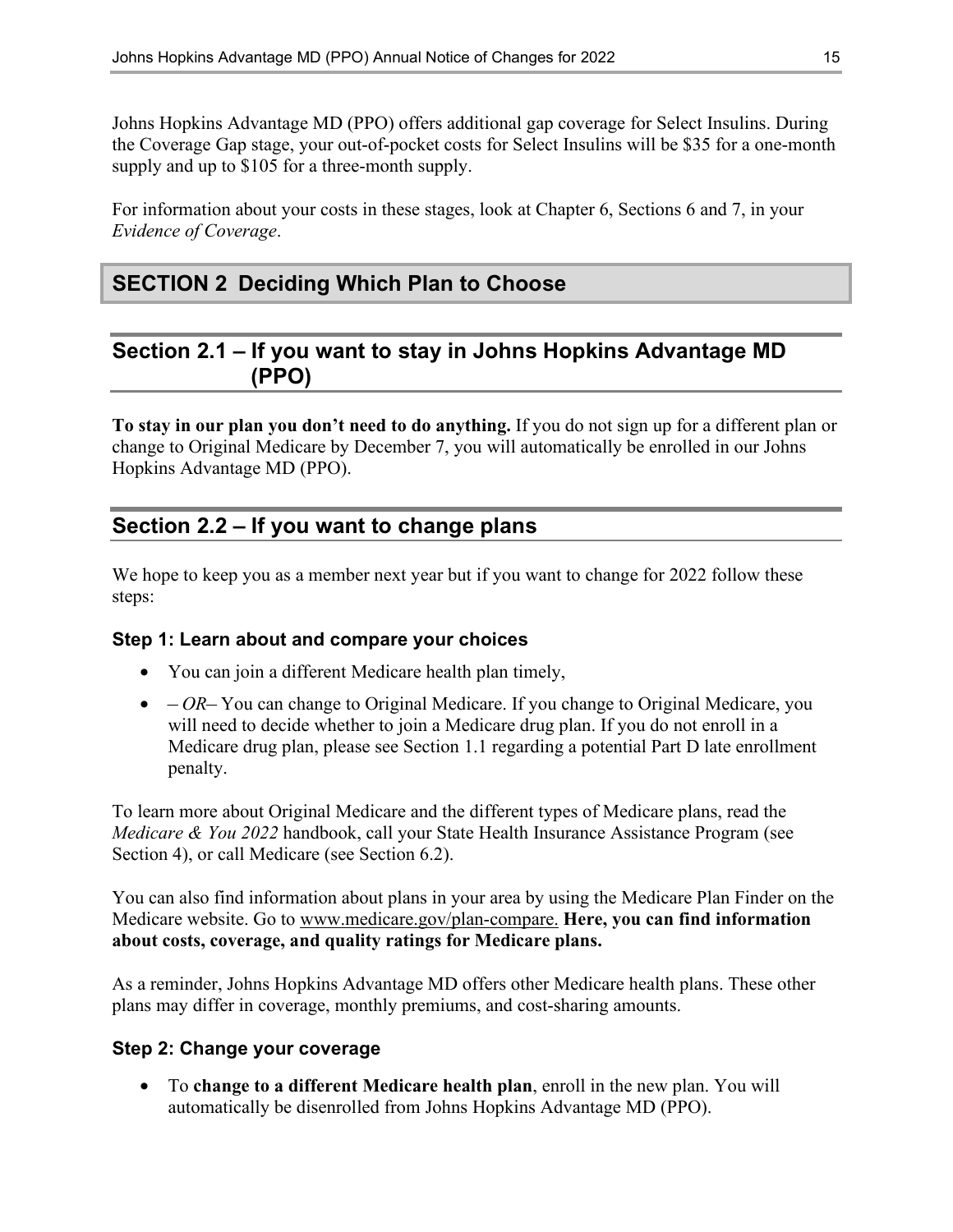- To **change to Original Medicare with a prescription drug plan,** enroll in the new drug plan. You will automatically be disenrolled from Johns Hopkins Advantage MD (PPO).
- To **change to Original Medicare without a prescription drug plan**, you must either:
	- o Send us a written request to disenroll. Contact Customer Service if you need more information on how to do this (phone numbers are in Section 6.1 of this booklet).
	- o  *OR –* Contact **Medicare**, at 1-800-MEDICARE (1-800-633-4227), 24 hours a day, 7 days a week, and ask to be disenrolled. TTY users should call 1-877-486- 2048.

# **SECTION 3 Deadline for Changing Plans**

If you want to change to a different plan or to Original Medicare for next year, you can do it from **October 15 until December 7.** The change will take effect on January 1, 2022.

#### **Are there other times of the year to make a change?**

In certain situations, changes are also allowed at other times of the year. For example, people with Medicaid, those who get "Extra Help" paying for their drugs, those who have or are leaving employer coverage, and those who move out of the service area may be allowed to make a change at other times of the year. For more information, see Chapter 10, Section 2.3 of the *Evidence of Coverage.* 

If you enrolled in a Medicare Advantage Plan for January 1, 2022, and don't like your plan choice, you can switch to another Medicare health plan (either with or without Medicare prescription drug coverage) or switch to Original Medicare (either with or without Medicare prescription drug coverage) between January 1 and March 31, 2022. For more information, see Chapter 10, Section 2.2 of the *Evidence of Coverage*.

# **SECTION 4 Programs That Offer Free Counseling about Medicare**

The State Health Insurance Assistance Program (SHIP) is a government program with trained counselors in every state. In Maryland, the SHIP is called Senior Health Insurance Program.

Senior Health Insurance Program is independent (not connected with any insurance company or health plan). It is a state program that gets money from the Federal government to give **free** local health insurance counseling to people with Medicare. Senior Health Insurance Program counselors can help you with your Medicare questions or problems. They can help you understand your Medicare plan choices and answer questions about switching plans. You can call Senior Health Insurance Program at 1-410-767-1100 or 1-800-243-3425.You can learn more about Senior Health Insurance Program by visiting their website [\(https://aging.maryland.gov/Pages/state-health-insurance-program.aspx\).](https://aging.maryland.gov/Pages/state-health-insurance-program.aspx))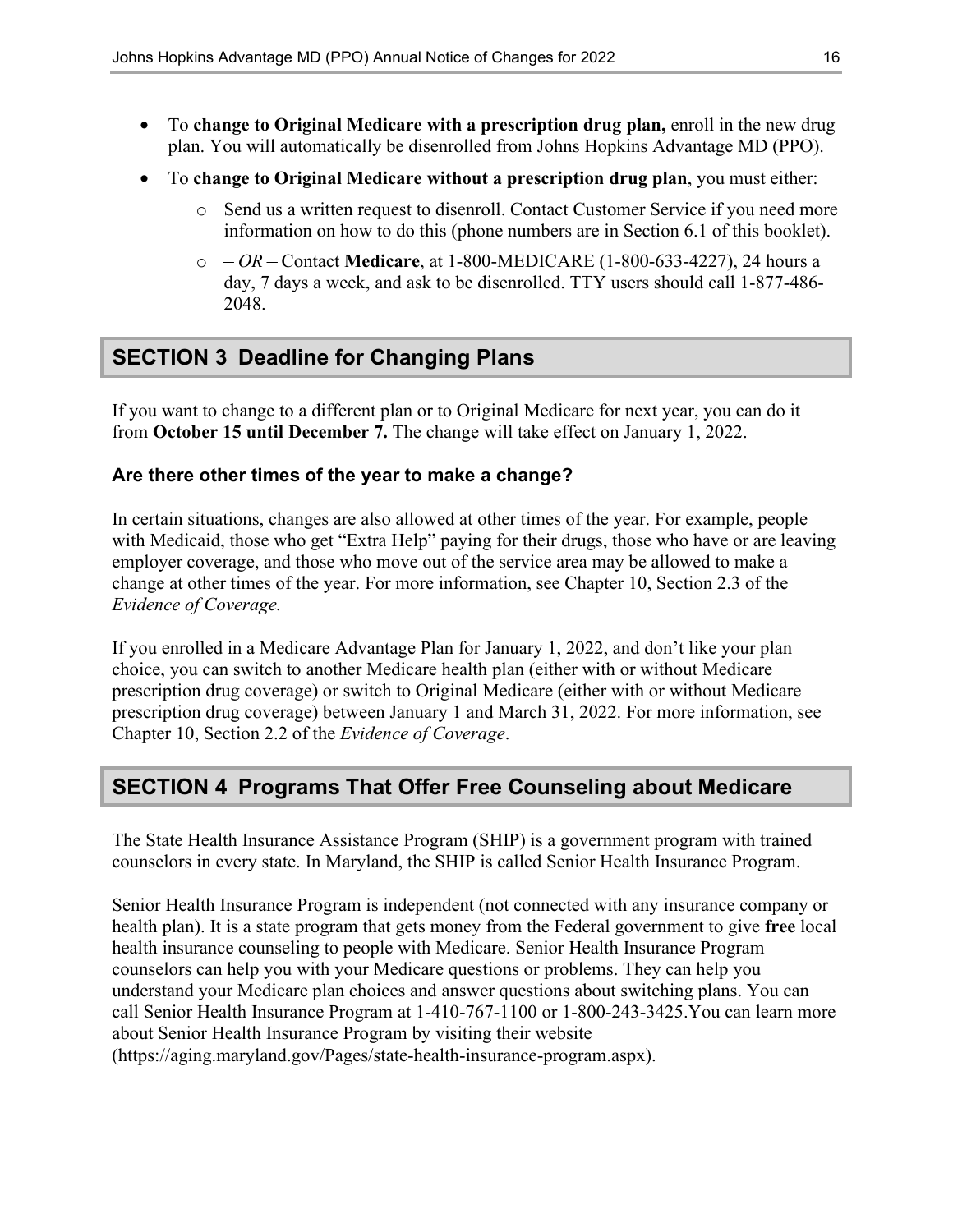# **SECTION 5 Programs That Help Pay for Prescription Drugs**

You may qualify for help paying for prescription drugs. Below we list different kinds of help:

- **"Extra Help" from Medicare.** People with limited incomes may qualify for "Extra Help" to pay for their prescription drug costs. If you qualify, Medicare could pay up to 75% or more of your drug costs including monthly prescription drug premiums, annual deductibles, and coinsurance. Additionally, those who qualify will not have a coverage gap or late enrollment penalty. Many people are eligible and don't even know it. To see if you qualify, call:
	- o 1-800-MEDICARE (1-800-633-4227). TTY users should call 1-877-486-2048, 24 hours a day/7 days a week;
	- o The Social Security Office at 1-800-772-1213 between 7 am and 7 pm, Monday through Friday. TTY users should call 1-800-325-0778 (applications); or
	- o Your State Medicaid Office (applications).
- **Help from your state's pharmaceutical assistance program.** Maryland has a program called Senior Prescription Drug Assistance Program (SPDAP) that helps people pay for prescription drugs based on their financial need, age, or medical condition*.*

To learn more about the program, check with your State Health Insurance Assistance Program (the name and phone numbers for this organization are in Section 4 of this booklet).

- **Prescription Cost-sharing Assistance for Persons with HIV/AIDS.** The AIDS Drug Assistance Program (ADAP) helps ensure that ADAP-eligible individuals living with HIV/AIDS have access to life-saving HIV medications. Individuals must meet certain criteria, including proof of State residence and HIV status, low income as defined by the State, and uninsured/under-insured status. Medicare Part D prescription drugs that are also covered by ADAP qualify for prescription cost-sharing assistance through the Maryland AIDS Drug Assistance Program. For information on eligibility criteria, covered drugs, or how to enroll in the program, please call:
	- o Maryland AIDS Drug Assistance Program (ADAP) Prevention and Health Promotion Administration 500 N. Calvert St, 5th Floor Baltimore, MD 21202 410-767-6535 or 1-800-205-6308 phone 410-333-2608 fax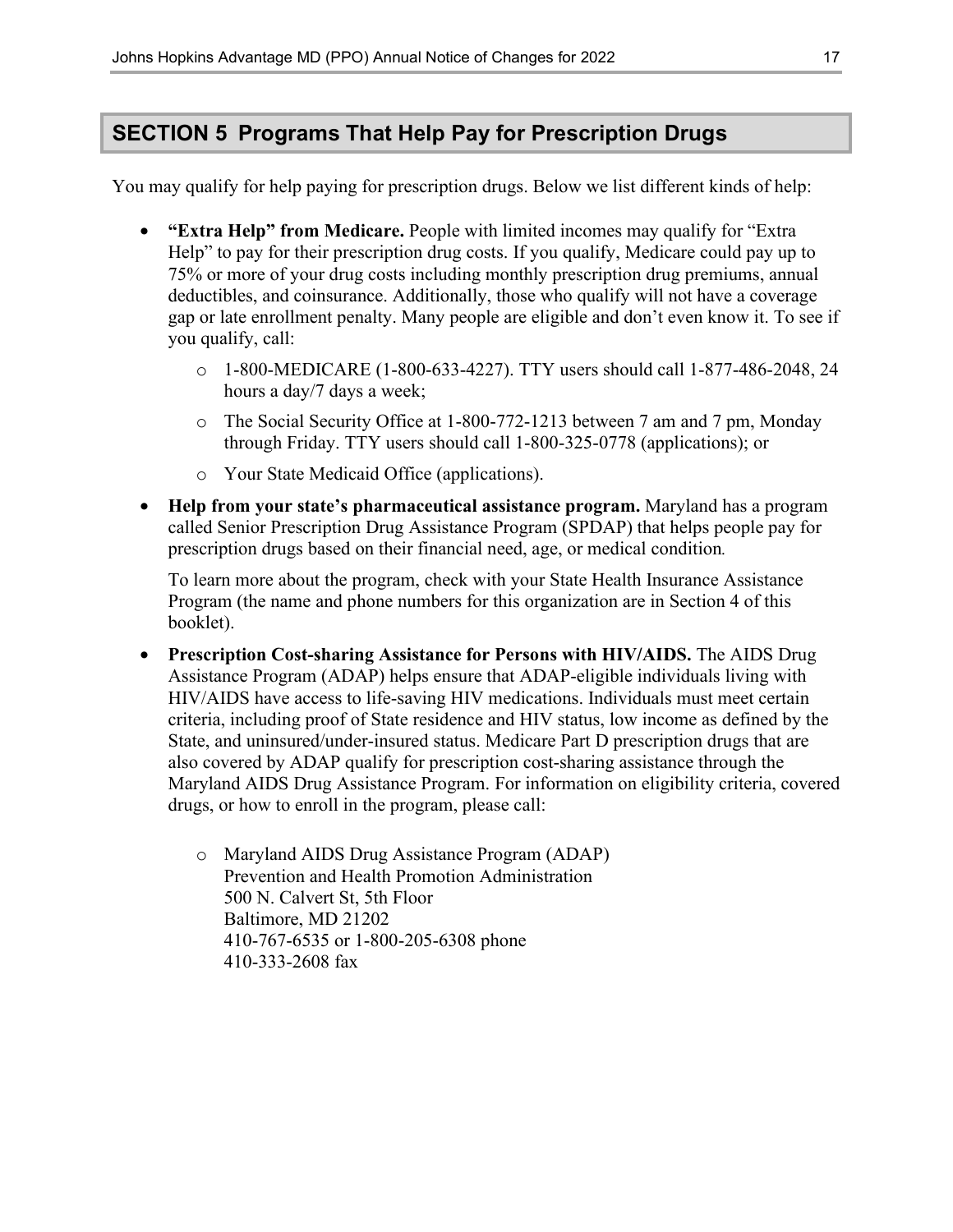## **SECTION 6 Questions?**

### **Section 6.1 – Getting Help from Johns Hopkins Advantage MD (PPO)**

Questions? We're here to help. Please call Customer Service at 1-877-293-5325*.* (TTY only, call 711.) We are available for phone calls October 1 through March 31 from 8:00 a.m. to 8:00 p.m. Monday through Sunday and April 1 through September 30 from 8:00 a.m. to 8:00 p.m. Monday through Friday. On weekends and holidays, you will need to leave a message. Calls to these numbers are free.

#### **Read your 2022** *Evidence of Coverage* **(it has details about next year's benefits and costs)**

This *Annual Notice of Changes* gives you a summary of changes in your benefits and costs for 2022. For details, look in the 2022 *Evidence of Coverage* for Johns Hopkins Advantage MD (PPO)*.* The *Evidence of Coverage* is the legal, detailed description of your plan benefits. It explains your rights and the rules you need to follow to get covered services and prescription drugs. A copy of the *Evidence of Coverage* is located on our website at [www.hopkinsmedicare.com.](http://www.hopkinsmedicare.com) You may also call Customer Service to ask us to mail you an *Evidence of Coverage*.

#### **Visit our Website**

You can also visit our website at [www.hopkinsmedicare.com](http://www.hopkinsmedicare.com). As a reminder, our website has the most up-to-date information about our provider network (*Provider Directory*) and our list of covered drugs (Formulary/Drug List).

# **Section 6.2 – Getting Help from Medicare**

To get information directly from Medicare:

#### **Call 1-800-MEDICARE (1-800-633-4227)**

You can call 1-800-MEDICARE (1-800-633-4227), 24 hours a day, 7 days a week. TTY users should call 1-877-486-2048.

#### **Visit the Medicare Website**

You can visit the Medicare website [\(www.medicare.gov\)](http://www.medicare.gov/). It has information about cost, coverage, and quality ratings to help you compare Medicare health plans. You can find information about plans available in your area by using the Medicare Plan Finder on the Medicare website. (To view the information about plans, go to [www.medicare.gov/plan-compare.](http://www.medicare.gov/plan-compare))